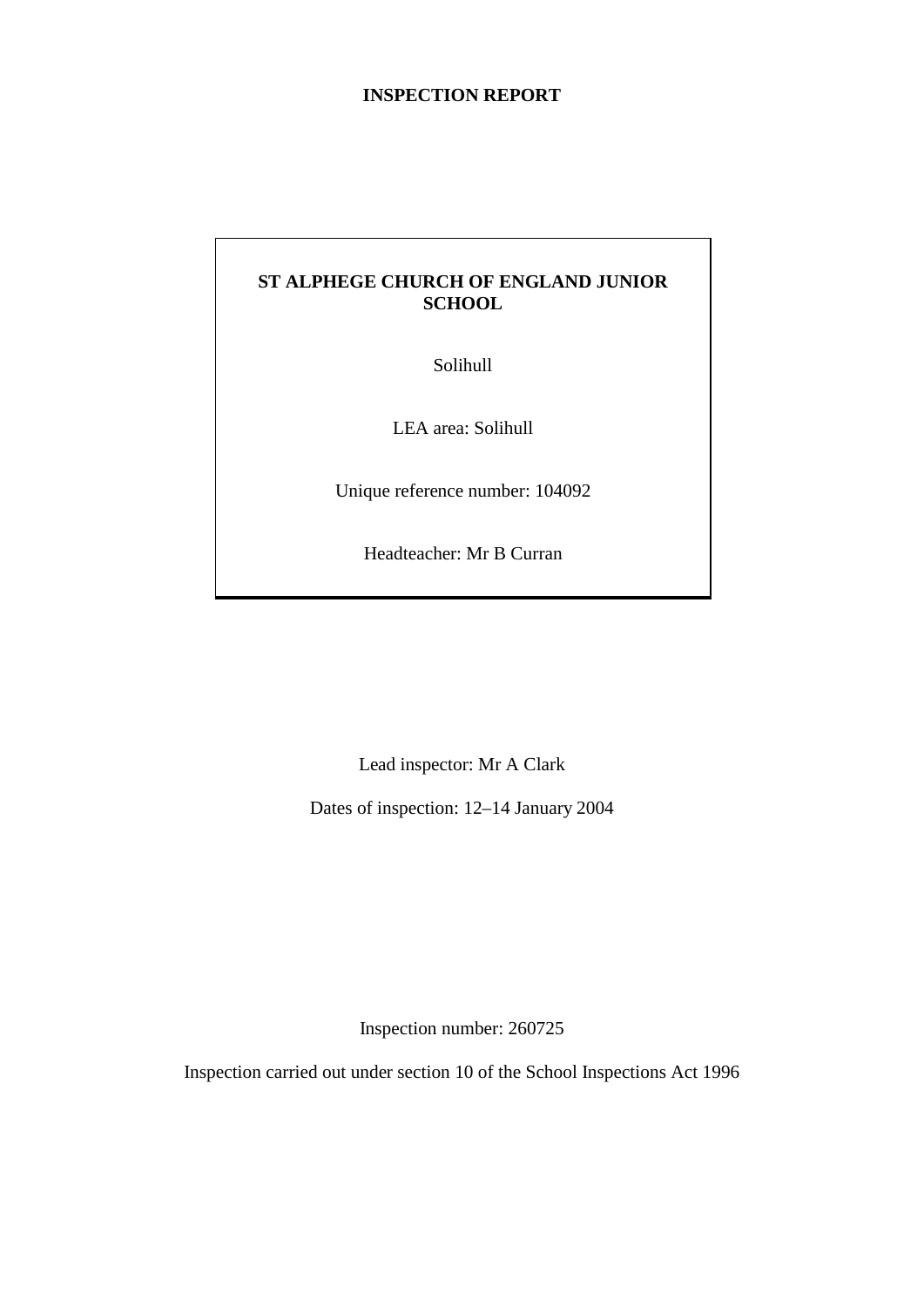#### © Crown copyright 2004

This report may be reproduced in whole or in part for non-commercial educational purposes, provided that all extracts quoted are reproduced verbatim without adaptation and on condition that the source and date thereof are stated.

Further copies of this report are obtainable from the school. Under the School Inspections Act 1996, the school must provide a copy of this report and/or its summary free of charge to certain categories of people. A charge not exceeding the full cost of reproduction may be made for any other copies supplied.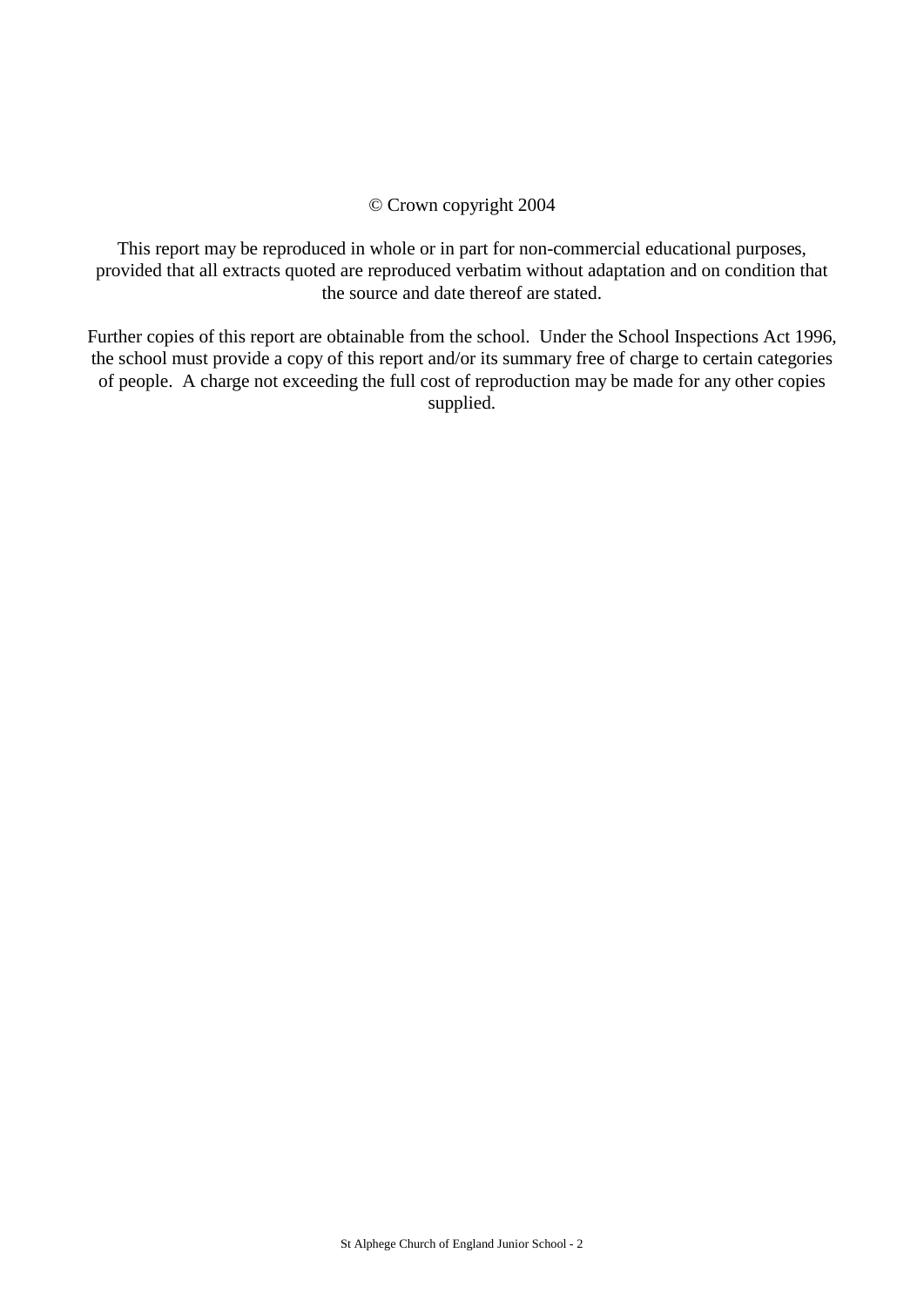# **INFORMATION ABOUT THE SCHOOL**

| Type of school:              | Junior School                          |
|------------------------------|----------------------------------------|
| School category:             | Voluntary aided                        |
| Age range of pupils:         | $7 - 11$                               |
| Gender of pupils:            | Mixed                                  |
| Number on roll;              | 280                                    |
| School address:              | Widney Manor Road<br>Solihull          |
| Postcode:                    | <b>West Midlands</b><br><b>B91 3JG</b> |
| Telephone number:            | 0121 7042714                           |
| Fax number:                  | 0121 7040522                           |
| Appropriate authority:       | <b>Local Education Authority</b>       |
| Name of chair of governors:  | Mr R Herd                              |
| Date of previous inspection: | 12 October 1998                        |

# **CHARACTERISTICS OF THE SCHOOL**

This is a larger than average junior school in Solihull. There are 280 boys and girls on roll aged between seven and 11. Less than one per cent of pupils are eligible for a free school meal, which is well below average. The majority of pupils are from white British backgrounds. Approximately five per cent of pupils are of ethnic minority heritage including Indian and African. The percentage of pupils for whom the first language is not English is higher than in most schools at five per cent. There are no pupils at an early stage of acquiring English. The percentage of pupils with special educational needs, 15.4 per cent, is broadly average, as is the percentage of pupils with a Statement of Special Educational Needs, at one per cent. The pupils' needs include specific and moderate learning difficulties, social and emotional difficulties and autism. The majority of families are from high social class backgrounds and attainment on entry to the school is well above average. The percentage of pupils who do not start their education at the school at the normal point of entry in Year 3 is about average.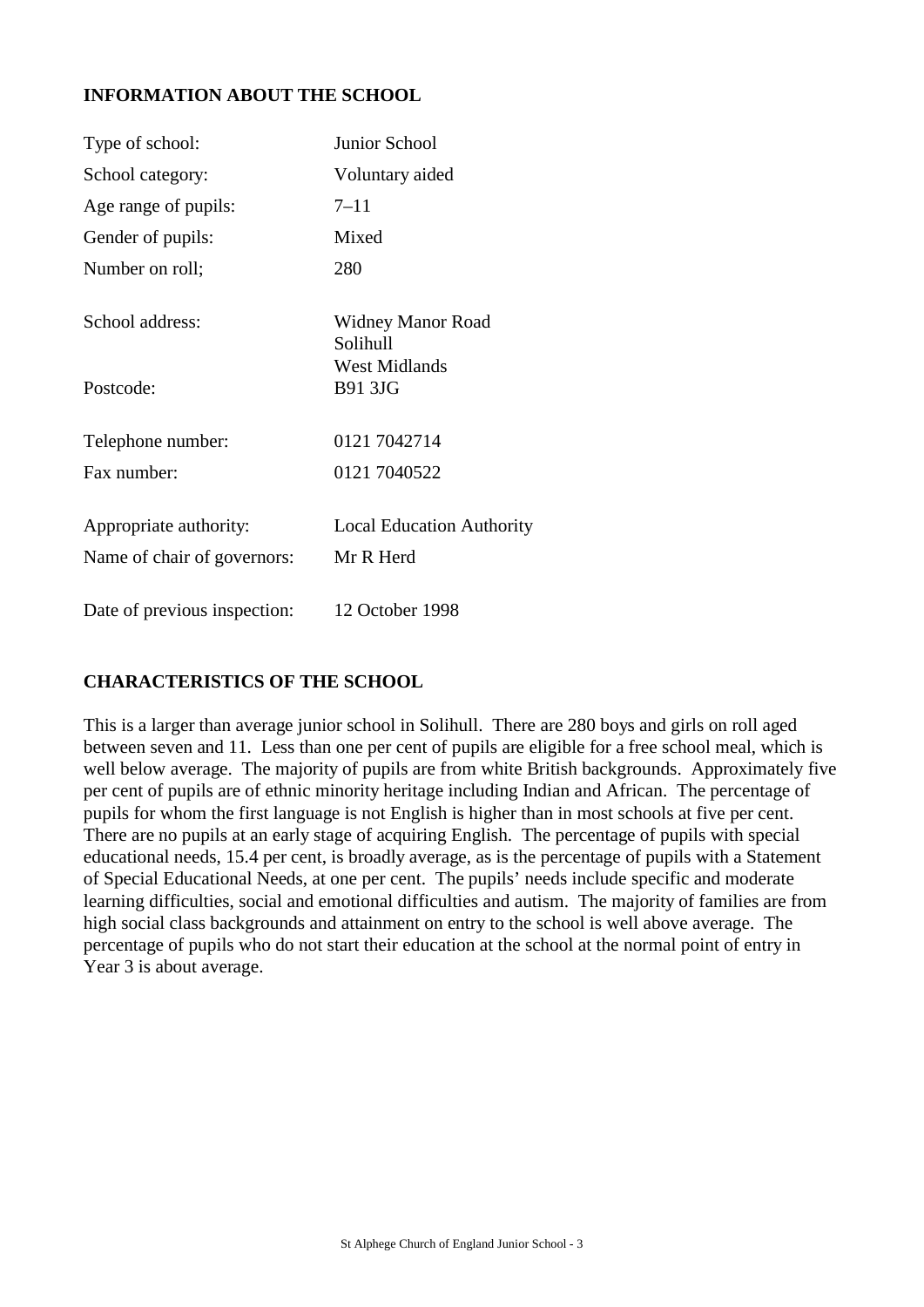# **INFORMATION ABOUT THE INSPECTION TEAM**

| Members of the inspection team |                        | <b>Subject responsibilities</b> |                                             |
|--------------------------------|------------------------|---------------------------------|---------------------------------------------|
| 21596                          | <b>Andrew Clark</b>    | Lead inspector                  | Science                                     |
|                                |                        |                                 | Information and communication<br>technology |
|                                |                        |                                 | English as an additional language           |
| 32677                          | <b>Brian Horley</b>    | Lay inspector                   |                                             |
| 27618                          | Paula Bradley          | Team inspector                  | <b>Mathematics</b>                          |
|                                |                        |                                 | <b>History</b>                              |
|                                |                        |                                 | Geography                                   |
|                                |                        |                                 | Music                                       |
|                                |                        |                                 | Special educational needs                   |
| 19935                          | <b>Graham Rowlands</b> | Team inspector                  | English                                     |
|                                |                        |                                 | Art and design                              |
|                                |                        |                                 | Design and technology                       |
|                                |                        |                                 | Physical education                          |

The inspection contractor was:

Cambridge Education Associates Limited

Demeter House Station Road Cambridge CB1 2RS

Any concerns or complaints about the inspection or the report should be made initially to the contractor. The procedures are set out in the leaflet *'Complaining about Ofsted Inspections'*, which is available from Ofsted Publications Centre (telephone 07002 637833) or Ofsted's website (www.ofsted.gov.uk).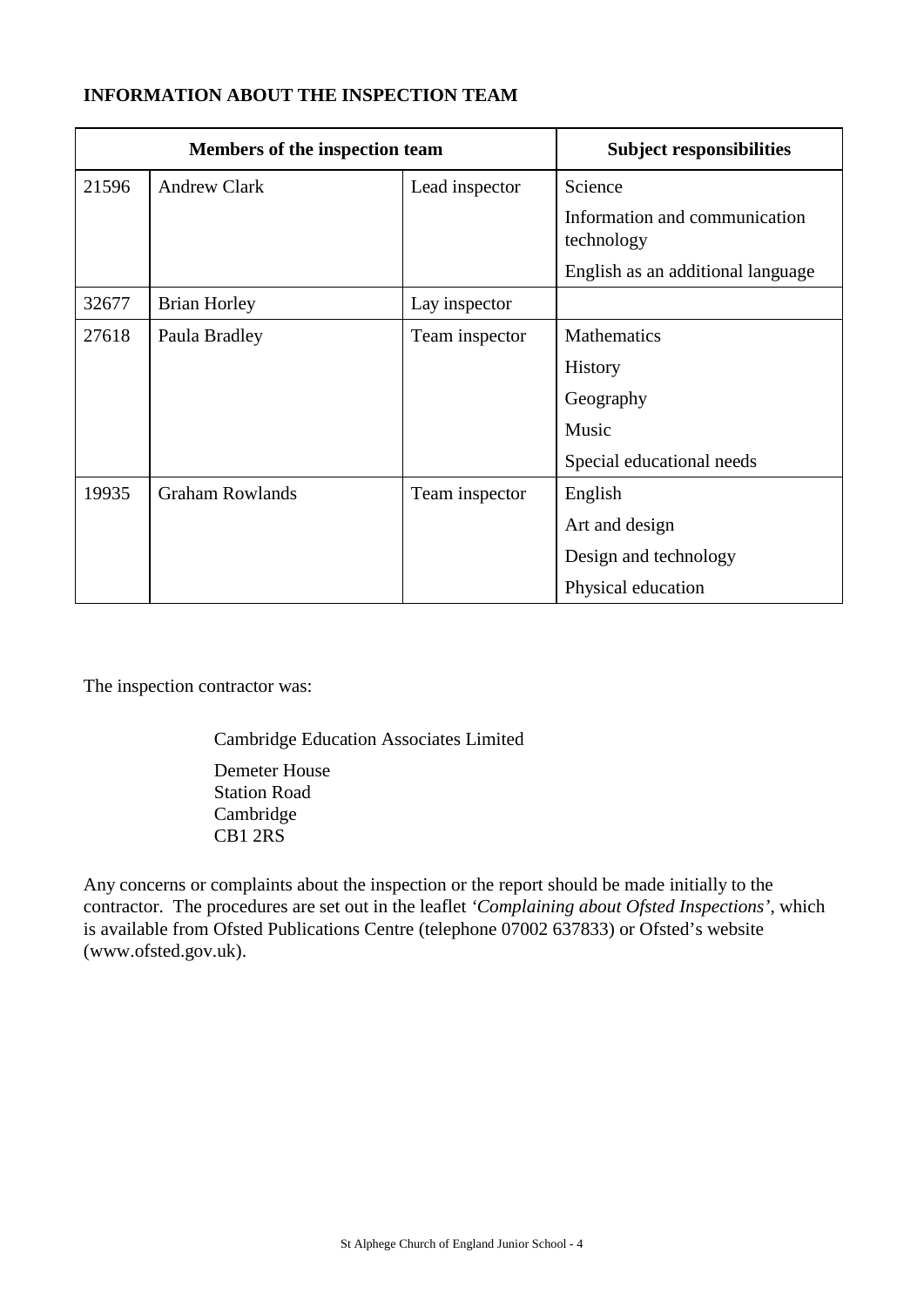# **REPORT CONTENTS**

|                                                               | Page |
|---------------------------------------------------------------|------|
| <b>PART A: SUMMARY OF THE REPORT</b>                          | 6    |
| <b>PART B: COMMENTARY ON THE MAIN INSPECTION FINDINGS</b>     |      |
| <b>STANDARDS ACHIEVED BY PUPILS</b>                           | 8    |
| Standards achieved in areas of learning, subjects and courses |      |
| Pupils' attitudes, values and other personal qualities        |      |
| <b>QUALITY OF EDUCATION PROVIDED BY THE SCHOOL</b>            | 10   |
| Teaching and learning                                         |      |
| The curriculum                                                |      |
| Care, guidance and support                                    |      |
| Partnership with parents, other schools and the community     |      |
| <b>LEADERSHIP AND MANAGEMENT</b>                              | 13   |
| PART C: THE QUALITY OF EDUCATION IN SUBJECTS                  | 15   |
| <b>SUBJECTS IN KEY STAGE 2</b>                                |      |
| PART D: SUMMARY OF THE MAIN INSPECTION JUDGEMENTS             | 24   |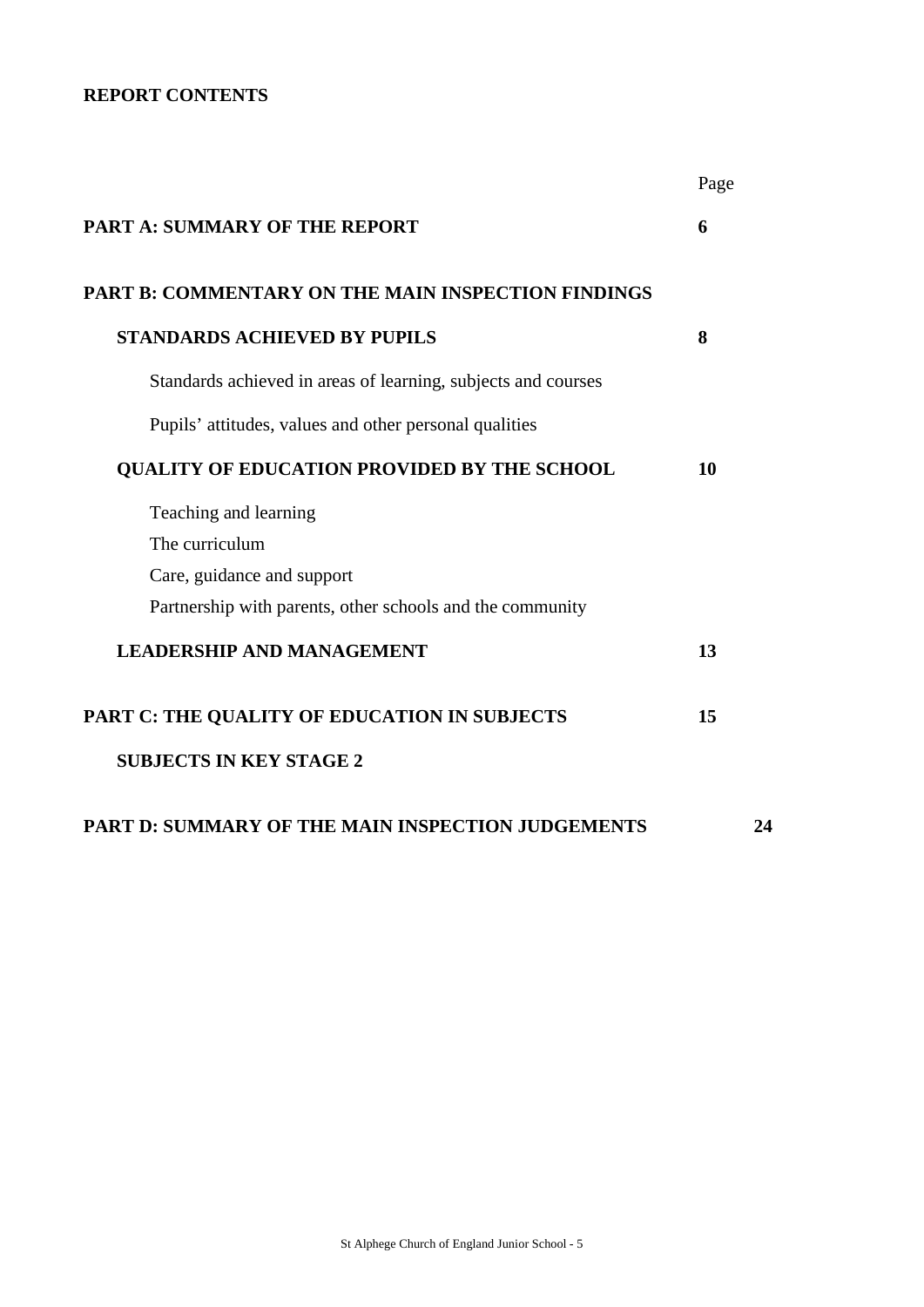# **PART A: SUMMARY OF THE REPORT**

## **OVERALL EVALUATION**

**A highly effective school giving very good value for money**. Standards are well above average and pupils achieve very well. The quality of education is very good and pupils are well taught in a strong Christian ethos.

The school's main strengths and weaknesses:

- The headteacher's enthusiasm and clear vision is well matched by the support and very good management of staff and governors.
- Pupils achieve very high standards as a result of high expectations, good teaching and a very good curriculum.
- The Christian ethos has a positive effect on the work of the school.
- There are excellent opportunities to enrich pupils' learning through extra-curricular activities, particularly sport and music.
- There is very good provision for personal development and pupils have very good attitudes.

There has been good improvement since the last inspection. Standards are very high and achievement in information and communication technology (ICT) is now good. Assessment procedures for English are very well used. There are now good opportunities for independent learning and work is matched well to the needs of all abilities.

| <b>Results in National</b><br>Curriculum tests at the |      | similar schools |      |       |
|-------------------------------------------------------|------|-----------------|------|-------|
| end of Year 6, compared<br>with:                      | 2001 | 2002            | 2003 | 2003  |
| English                                               | A*   | A               | A*   | $A^*$ |
| mathematics                                           | A*   | $A^*$           | A*   | A     |
| science                                               | A*   |                 | A*   |       |

## **STANDARDS ACHIEVED**

*Key: A - well above average; B – above average; C – average; D – below average; E – well below average Similar schools are those whose pupils attained similarly at the end of Year 2.*

**Pupils of all abilities achieve very well and standards are very high.** The A\* shows that the school's results are in the top five per cent in the country. A very high proportion of pupils attain high levels in national tests in all three subjects. Pupils with special educational needs achieve very well. There are very good standards in physical education and good standards in other subjects.

**Pupils' personal qualities, including spiritual, moral, social and cultural development, are very good.** The pupils are very enthusiastic and eager and they behave well; attendance and punctuality are very good. The caring, Christian ethos provides a strong framework for personal development.

# **QUALITY OF EDUCATION**

## **The quality of education is very good.**

**Teaching and learning are good.** Almost half the teaching seen was very good. Teaching in English and science is very good. Teachers expect pupils to work very hard and they rise to the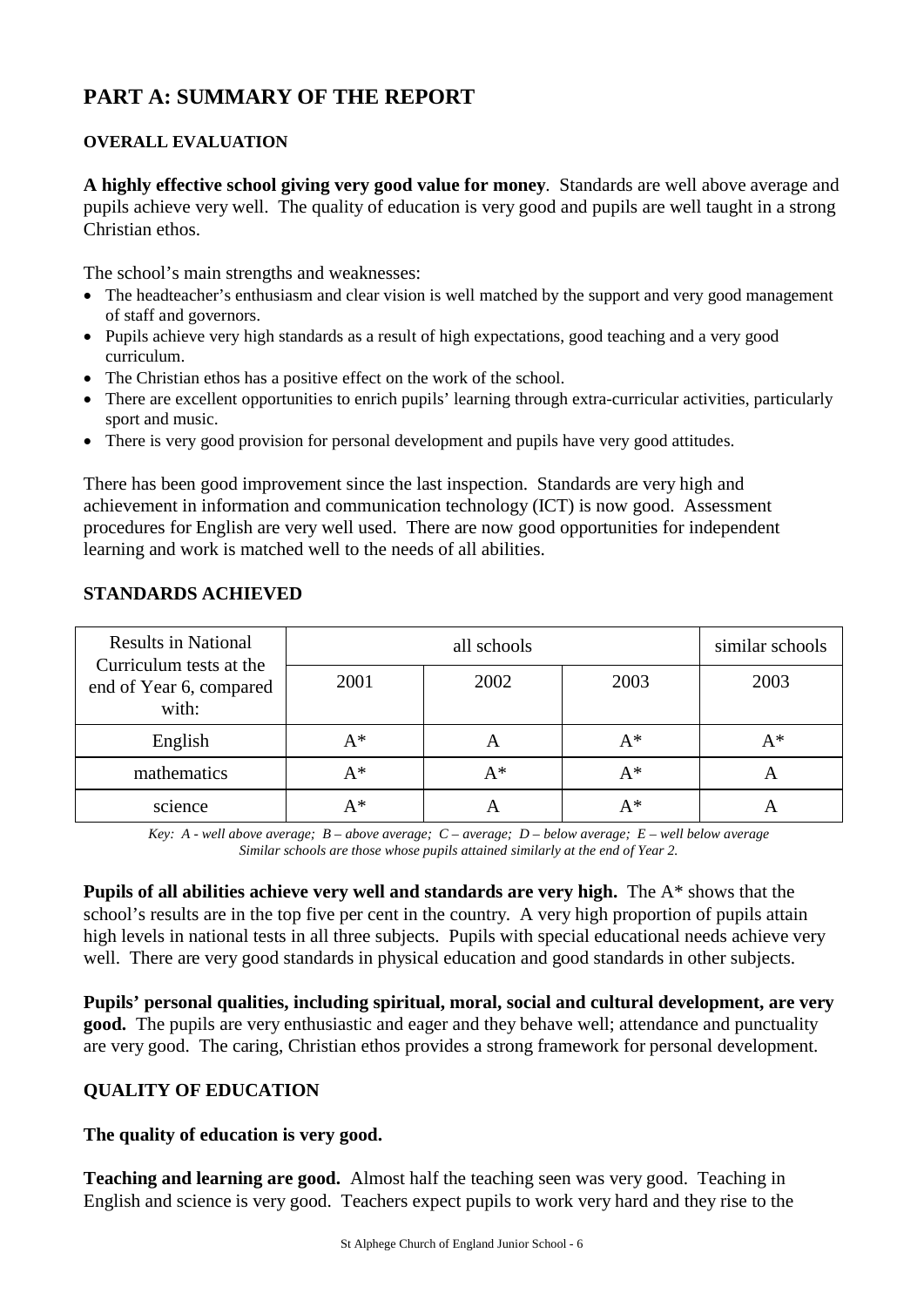challenge. Towards the end of the day, some lessons lack pace and a small group of pupils fuss and do not work hard enough. Very good use is made of assessment to challenge pupils. Generally high standards of marking are not consistent. Occasionally, pupils are not clear about what they can do to improve their work.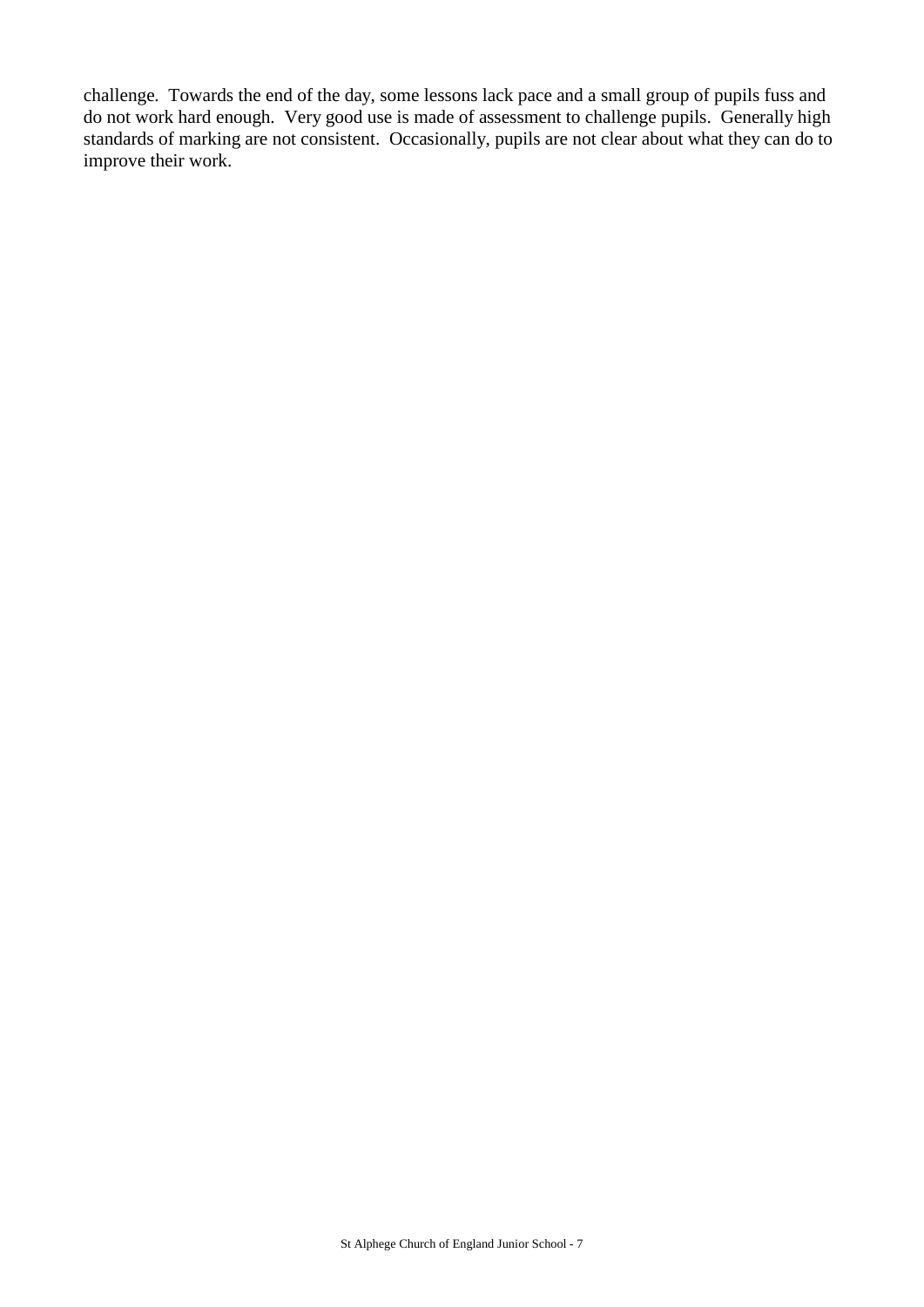The curriculum is very good. Accommodation and resources for learning are good. An excellent range of clubs and sporting and musical activities motivate pupils and enrich their lives. There is a very good partnership with parents and links with the local parish community provide many opportunities for enrichment and staff professional development.

# **LEADERSHIP AND MANAGEMENT**

**Leadership and management are very good.** The headteacher takes a strong lead in striving for higher standards. Subject co-ordinators provide very good leadership. The governing body very effectively challenges and supports school improvement. The school fulfils its statutory requirements.

# **PARENTS' AND PUPILS' VIEWS OF THE SCHOOL**

The parents have very positive views of the school. They are particularly impressed by the open nature of the school and the high expectations. The pupils are very pleased with their involvement in the life of the school through the School Council and the many opportunities for taking responsibility.

# **IMPROVEMENTS NEEDED**

The school has no significant weaknesses. The following minor issues should be considered for improvement.

- Maintaining pupils' motivation in lessons towards the end of the day.
- Giving pupils more information on how they can improve their work.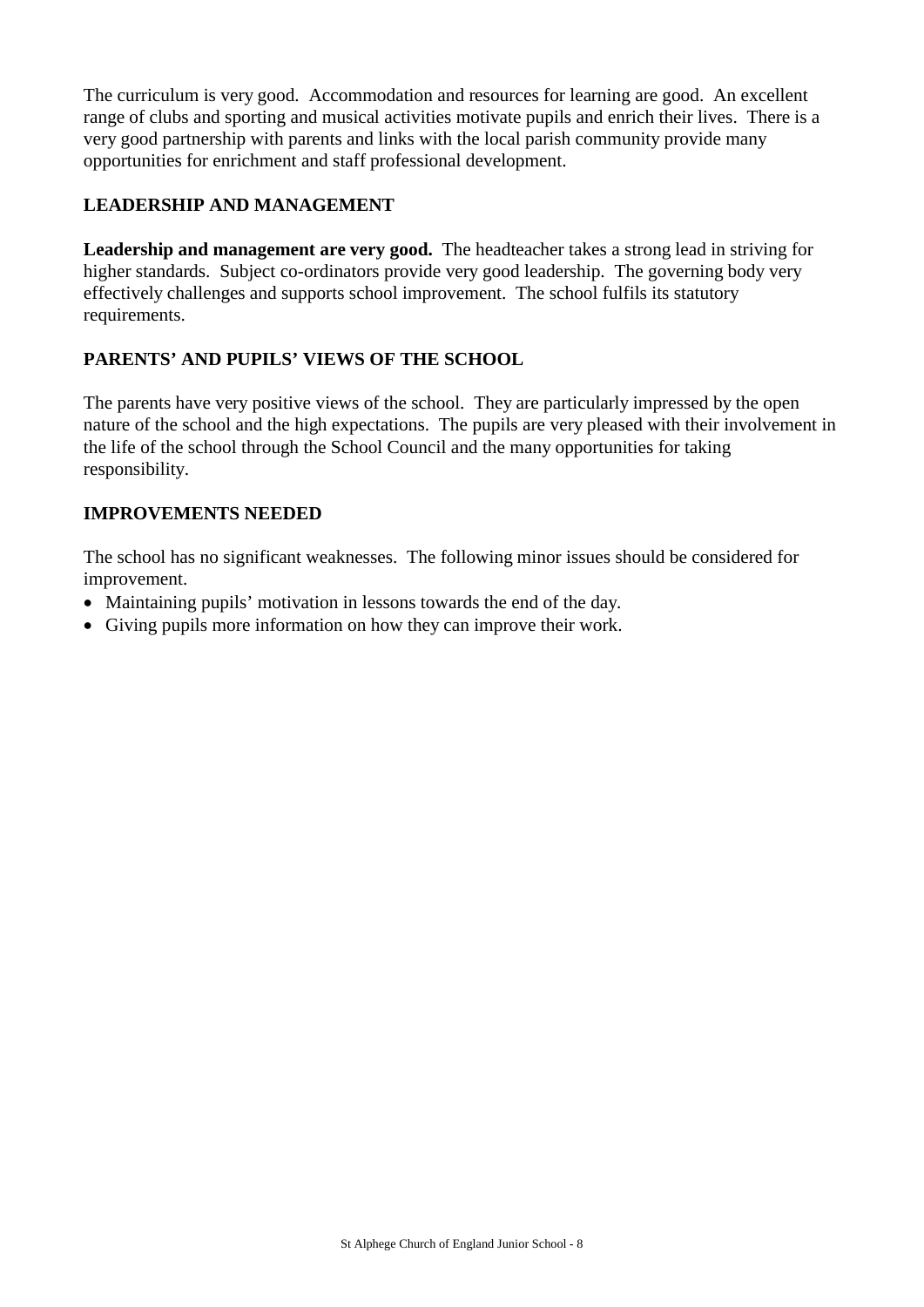# **PART B: COMMENTARY ON THE INSPECTION FINDINGS**

# **STANDARDS ACHIEVED BY PUPILS**

## **Standards achieved in areas of learning, subjects and courses**

#### *Standards in national tests at the end of Year 6 – average point scores in 2003*

| Standards in: | School results | National results |  |
|---------------|----------------|------------------|--|
| English       | 31.3(29.6)     | 26.8(27.0)       |  |
| Mathematics   | 30.1(30.7)     | 26.8(26.7)       |  |
| Science       | 31.6(30.8)     | 28.6(28.3)       |  |

*There were 72 pupils in the year group. Figures in brackets are for the previous year*

Achievement is very good. Standards achieved by Year 6 are well above average.

#### **Main strengths and weaknesses**

- Results of national tests for English, mathematics and science are in the top five per cent in the country. The school addresses any variations in results quickly.
- Investigative skills in science are very good.
- Pupils write well for different purposes.
- Attainment in mathematics is very good in all aspects of the subject.
- Achievement of pupils with SEN in the core subjects is very good.

- 1. Pupils achieve very well and progress is very good throughout the school. This is a significant improvement from the last inspection as progress was satisfactory and inconsistent. The results of national tests in English, mathematics and science are consistently well above the national average. They are also well above average for similar schools. The achievement of pupils over time is well above average. They enter the school with very good attainment in reading, writing and mathematics and this provides a good springboard for future learning. The school builds on this through good, and often very good, teaching, a very well planned curriculum and strong support from parents. The school uses assessment procedures very well to track pupils' attainment and set targets for improvement. This ensures that pupils of differing ability make the progress expected of them. The school is very quick to react to any variation in attainment. For example, in 2001, English results were not as high as expected. A full review, co-ordinated by the headteacher and subject leader, identified possible weaknesses in planning and addressed the problem. The governing body also provides very good support by close monitoring and asking robust and challenging questions of the subject co-ordinators.
- 2. A very high proportion of pupils attain high levels in national tests and this was reflected in the work seen. For example, in Year 6, many pupils have a very good understanding in science of how to conduct their own experiments to solve problems on materials. In mathematics, pupils use mathematical theorems for finding area and perimeter with confidence. A high proportion of pupils read with fluency and have a thorough understanding of plot and characterisation. They have a very good understanding of how to use language for different purposes in their written work producing non-fiction and fiction of a good standard.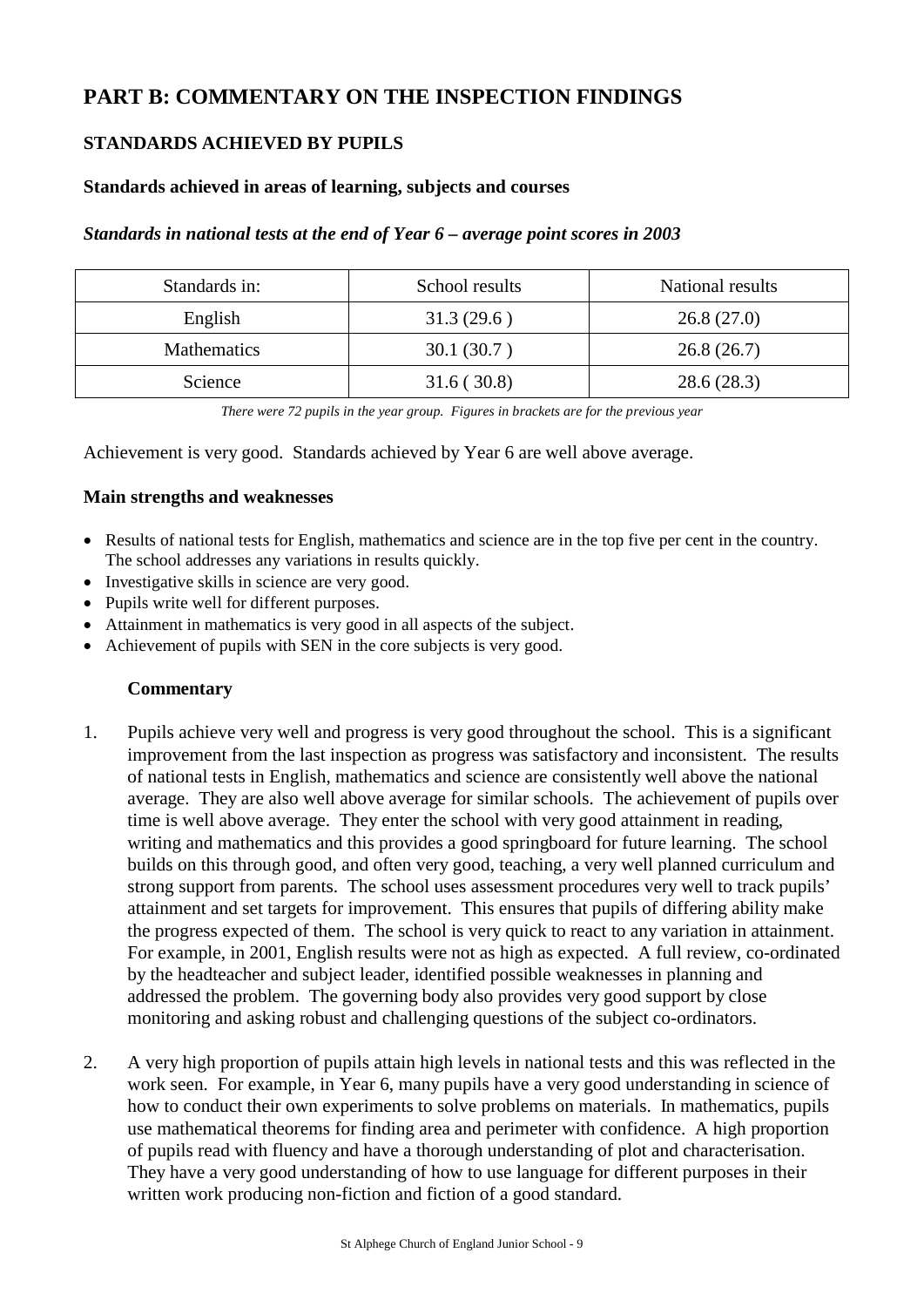- 3. Pupils with special educational needs achieve very well. Many pupils attain the expected levels for their age in the national tests. The reason for this is the carefully structured Individual Education Plans, which guide work in the classroom and in withdrawal work and the quality of teaching matched well to their needs.
- 4. There is no significant difference between the attainment of boys and girls. The pupils with English as an additional language, none of whom are at an early stage of English acquisition, make similar progress to their peers. The achievement of the increasing percentage of pupils from an ethnic minority heritage is carefully tracked and this helps staff to ensure that they achieve similar standards to other pupils.
- 5. Standards and progress in ICT have improved well since the last inspection and are now good. This is the result of improved resources, staff training and a thoroughly planned scheme and assessment process. Standards in art and design, design and technology, music and physical education are largely above average. Attainment in geography is in line with expected levels. There was insufficient evidence to evaluate history standards reliably.

# **Pupils' attitudes, values and other personal qualities**

Pupils' attitudes are very good and their behaviour is good. Attendance and punctuality are very good. Pupils' spiritual, moral, social and cultural development is very good, founded in the school's strong Christian ethos.

# **Main strengths and weaknesses**

- Attendance and punctuality are very good, with pupils keen to come to school.
- When given responsibility pupils show confidence and enthusiasm.
- Very good pastoral care leads to positive relationships throughout the school.
- Provision for personal development is very good and contributes well to the learning process.
- A small minority of pupils do not apply themselves to their work well enough when the teaching lacks challenge, especially at the end of the day.

- 6. Attendance and punctuality are both very good, with pupils eager to come to school and most parents keen to ensure that they arrive in good time. The method of recording attendance and punctuality is very good and the school has clear procedures to deal with any lapses.
- 7. Provision for pupils' spiritual, moral and cultural development is very good. The Christian background of the school permeates all aspects of its activities, which is appreciated by parents of all faiths. Acts of worship are clearly separated from assemblies and their significance recognised by pupils. No pupils are withdrawn from collective worship. Before lunch grace is said by a teacher and is observed quietly by the pupils. Respect for the feelings and different cultures of its pupils is well promoted through studies in history, religious education and personal, social and health education.
- 8. Behaviour around the school and in classes is good. Occasional instances of inappropriate behaviour were seen in classes but these were towards the end of the school day. There is a small but steadily increasing number of pupils from ethnic minorities but there were no recorded instances of racism. At the parents' meeting two ethnic minority parents commented on the positive atmosphere of the school. Pupils are polite and courteous towards each other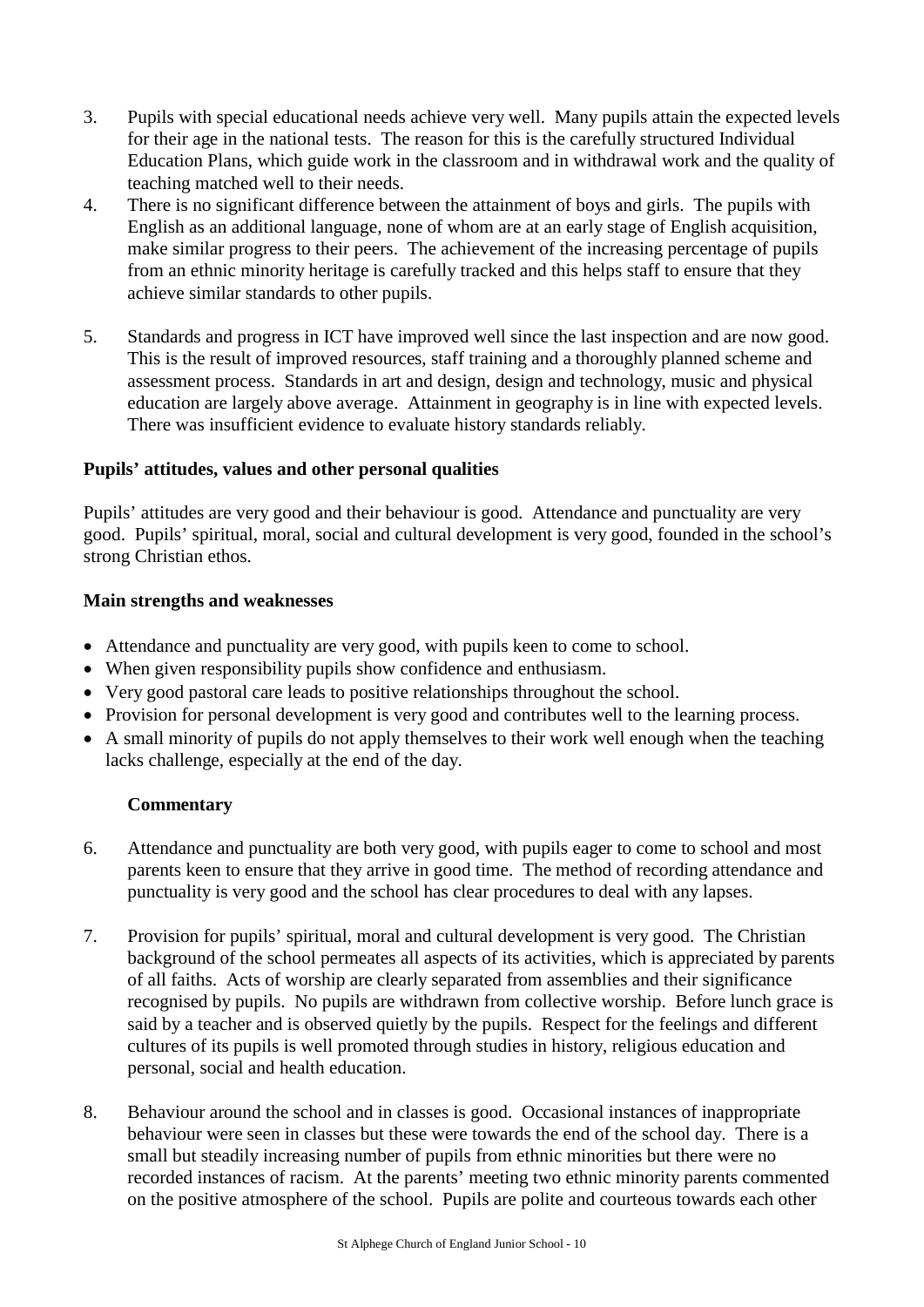and adults. A small number of parents were concerned about control of behaviour at lunchtime but there was no evidence of any cause for concern during the inspection.

9. Pupils show a keen interest in all aspects of school life. There is a broad range of extracurricular activities, particularly in music and sport where the school has had significant success. There is a well understood system of rewards culminating in the awards assembly, which takes place every two weeks. Pupils from all classes receive certificates for a wide variety of good work and behaviour. These are targeted at all levels of ability and valued by all pupils. New monitors were bursting with pride as they were appointed at the assembly.

*Attendance in the latest complete reporting year (%)*

| Authorised absence |     | Unauthorised absence |      |
|--------------------|-----|----------------------|------|
| School data        | 3.0 | School data          | .).O |
| National data      |     | National data        | 14   |

*The table gives the percentage of half days (sessions) missed through absence for the latest complete reporting year.*

#### **Exclusions**

There have been no exclusions in the last year.

# **QUALITY OF EDUCATION PROVIDED BY THE SCHOOL**

The quality of education is very good.

## **Teaching and learning**

The quality of teaching and learning is good. The quality and use of assessment is very good.

## **Main strengths and weaknesses**

- There are high expectations and positive ethos for learning.
- There is very good use of assessment.
- The pupils work hard and productively. Pupils work well independently and collaboratively.
- Teachers subject knowledge is very good, particularly in the core subjects
- The effective use of marking to set targets and improve the pupils' knowledge of their own learning is inconsistent.
- The teaching styles in a few lessons do not motivate pupils sufficiently, particularly at the end of the day.

## **Commentary**

## *Summary of teaching observed during the inspection in 32 lessons*

| Excellent | Very good | Good       |        | Satisfactory Unsatisfacto | Poor | Very Poor |
|-----------|-----------|------------|--------|---------------------------|------|-----------|
|           | 14 (44%)  | $13(41\%)$ | 4(13%) | 1(3%)                     |      |           |

*The table gives the number of lessons observed in each of the seven categories used to make judgements about lessons; figures in brackets show percentages where 30 or more lessons are seen.*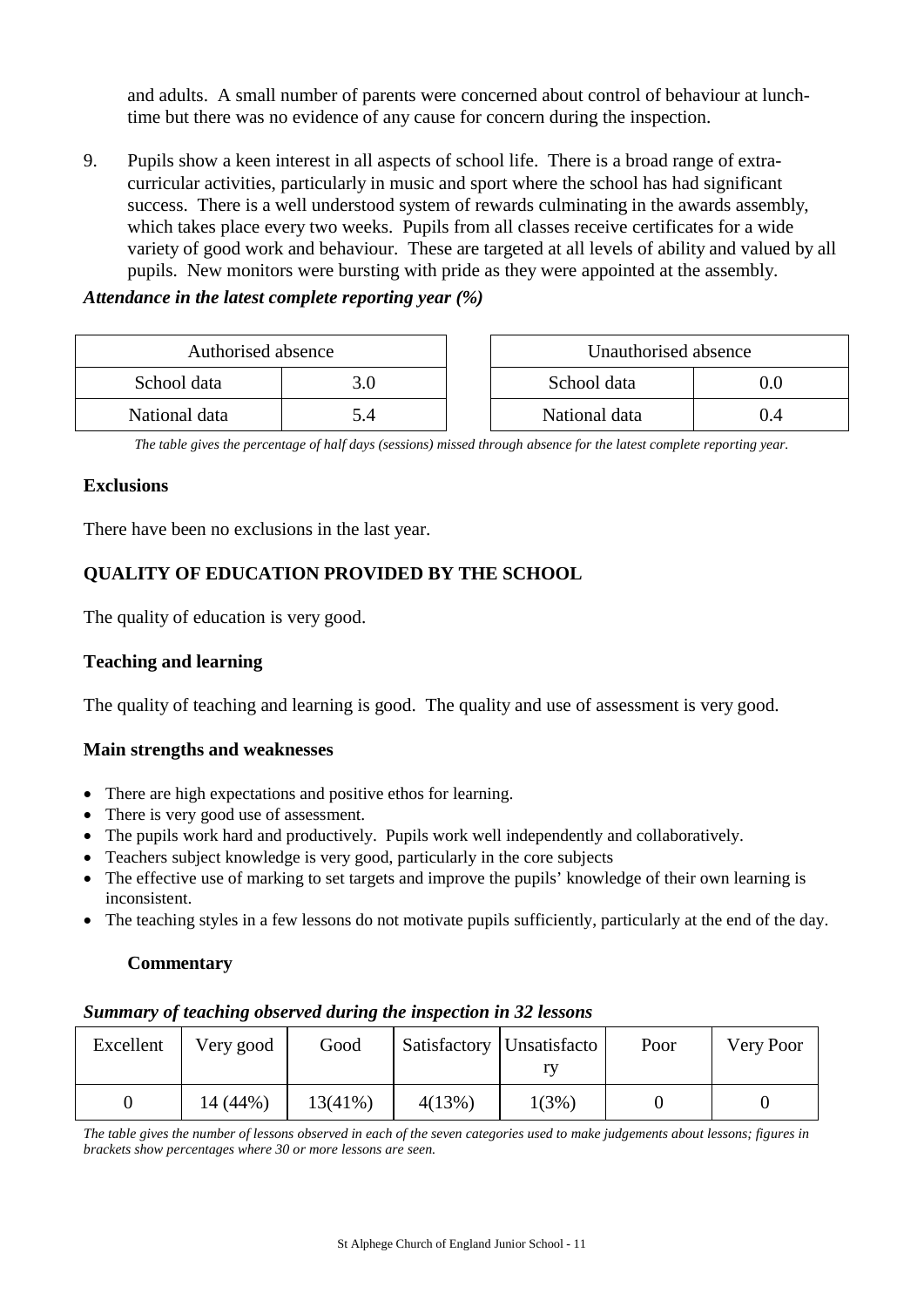- 10. The quality of teaching and learning was very good in a high proportion of the lessons observed. The one unsatisfactory lesson was the work of a cover teacher taking a class she had not worked with often. The clear strength is that teachers have worked very closely together to develop and implement a teaching and learning policy which has a direct and positive impact. The quality of teaching has improved well.
- 11. The majority of lessons are conducted at a brisk pace that motivates pupils and drives learning forward. It is very noticeable, therefore, the odd occasion when lessons do not have the same sense of urgency because the teacher talks for too long a period or does not have sufficient subject knowledge to respond to the questions of high achievers. In most lessons teachers demonstrate a good subject knowledge and challenge very intelligent pupils. For example, in a science lesson on reversible and irreversible change the teacher and a very able pupil engaged in an in depth discussion on molecular structure where the pupil was drawing from earlier work and her own learning. The well-structured lesson enabled the pupil to work at a level commensurate with her ability. In English, teachers' very good subject knowledge means that ideas are often exciting and the pupils' written work is engaging.
- 12. Pupils are very committed to their work. They respect their teachers and aim to please. Teachers give them clear guidance on how to present and organise their work. They also give them scope to work independently and show initiative, as, for example, in finding ways to organise division sums and express the quotient as a fraction or decimals in a Year 6 mathematics lesson.
- 13. There are some very good examples of marking. In science in Year 6 the teacher constantly asks the pupils how they could improve or develop their investigations. In physical education in Year 5, the teacher involves the pupils in a close scrutiny of each other's work and they respond with very good suggestions for developing and improving their work. The progress made during the lesson was very good as a result. Sometimes, although the pupils have a target to work towards, they are not very clear what it is or how it relates to their current work. However, in some lessons this is done well. In ICT, for example, the teacher encourages the pupils to reflect on what they have learned that lesson and how it fits in with their own targets and assessment. This is a feature the school is focusing on.
- 14. The work is matched well to the needs of all abilities because teachers make full use of a wide range of available data. Pupils with special educational needs receive good support because teaching assistants are well informed and use initiative. There has been a good improvement to the provision for special educational needs in the classroom and the strengths of the teaching in specialist groups has been maintained.

# **The curriculum**

The curriculum is very good. There are excellent opportunities for enrichment and the school has good accommodation and resources. The curriculum fully meets all statutory requirements.

# **Main strengths and weaknesses**

- There is very good organisation of the curriculum for literacy and numeracy.
- There are very good opportunities for participation in extra-curricular music and sport.
- The provision for pupils with special educational needs is good.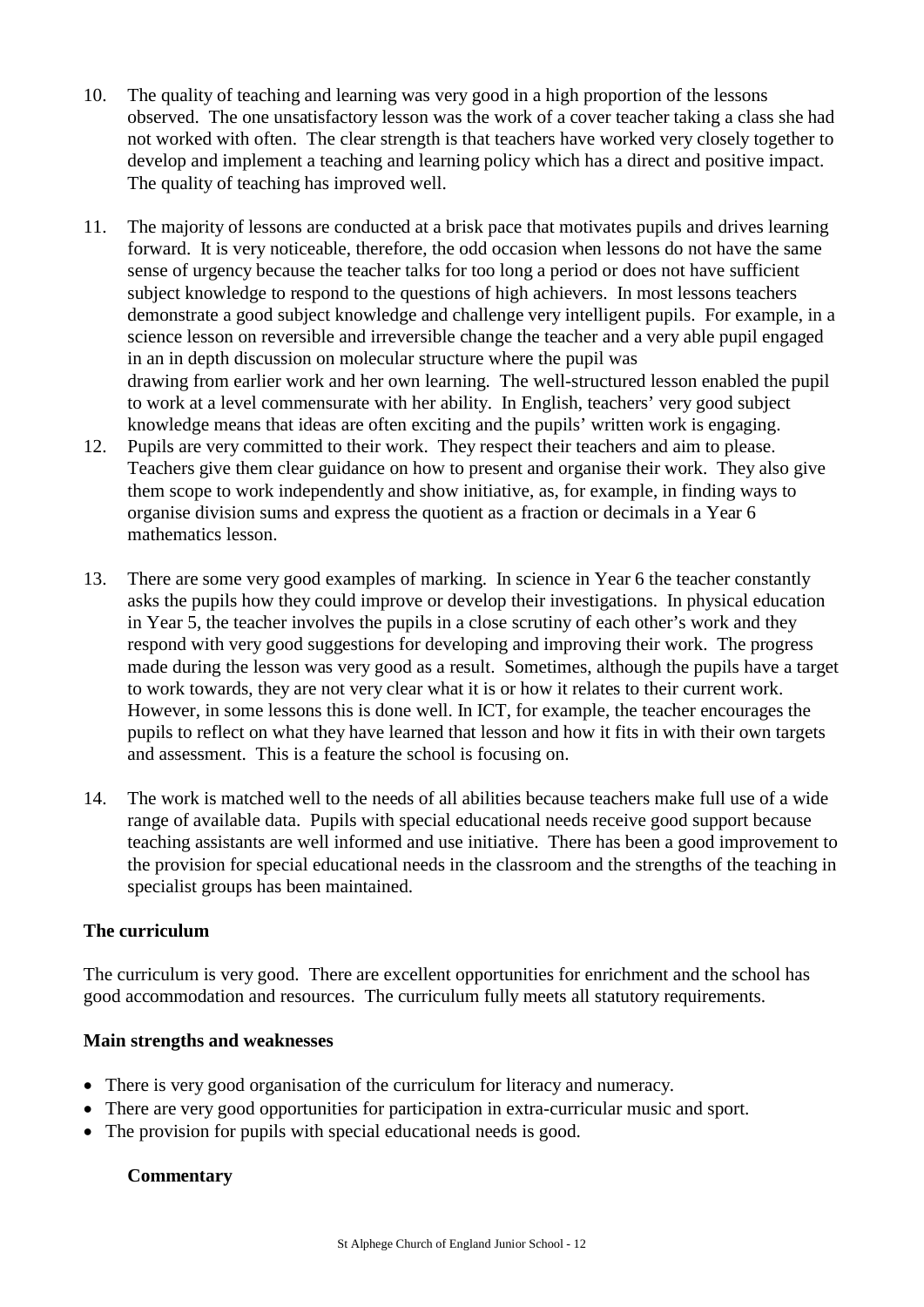- 15. The provision for personal, social and health education is very good because the co-ordinator consulted widely before creating the policy, and she located excellent resources which enable teachers to have confidence to teach the subject well. All policies reflect the Christian values of the school and the development of the sex and relationships policy has been exemplary.
- 16. The school has a systematic and inclusive approach to promoting good relationships, tolerance and high academic standards within a strong Christian ethos. It is fully inclusive and there is no sign of discrimination or lack of achievement in any group. The curriculum promotes an understanding of the multicultural nature of modern Britain well.
- 17. The provision for pupils with special educational needs has improved since the last inspection and is now good. The classteacher, special needs co-ordinator, support teacher and parents are all involved in a termly meeting to discuss progress and set new targets with the pupil. Individual Education Plans are used by teachers in English, maths and science to make sure work is suitable, and that pupils receive appropriate support. Therefore they achieve well. There is still room for further development in some subjects such as geography.
- 18. The school has invested heavily in training for staff working with pupils with a wide range of special needs. The provision of extra support is well managed, and teachers and teaching assistants know how to help pupils because they have received appropriate training.
- 19. Every member of staff leads an extra-curricular club. These activities are very well attended. Parents and other adult volunteers make a regular contribution to this provision. A variety of educational and residential visits add to pupils' knowledge and understanding as well as developing their social skills and independence. The school seeks every opportunity to enrich the curriculum, and French is taught in Year 6.
- 20. The small classrooms and sometimes large classes sizes mean that teachers have to consider organisation of some activities carefully. They do this well, but in practical and active lessons such as science and music this places some inhibitions on pupils' independence.

# **Care, guidance and support**

The care, guidance and support for pupils are very good. Procedures for child protection and health and safety are very good. Pupils' views are sought and valued. There are very good opportunities for them to participate in the life and work of the school.

## **Main strengths and weaknesses**

- Pupils feel secure and well cared for in school. They have good relationships with the staff.
- There are very good arrangements for induction and transfer.
- The introduction of a School Council has built on the success of form councils.
- There is very good provision of support, advice and guidance based on the school's Christian ethos.

# **Commentary**

21. There are very good procedures for child protection and health and safety. All teaching and non-teaching staff receive regular training and this is updated appropriately. The headteacher takes a strong lead.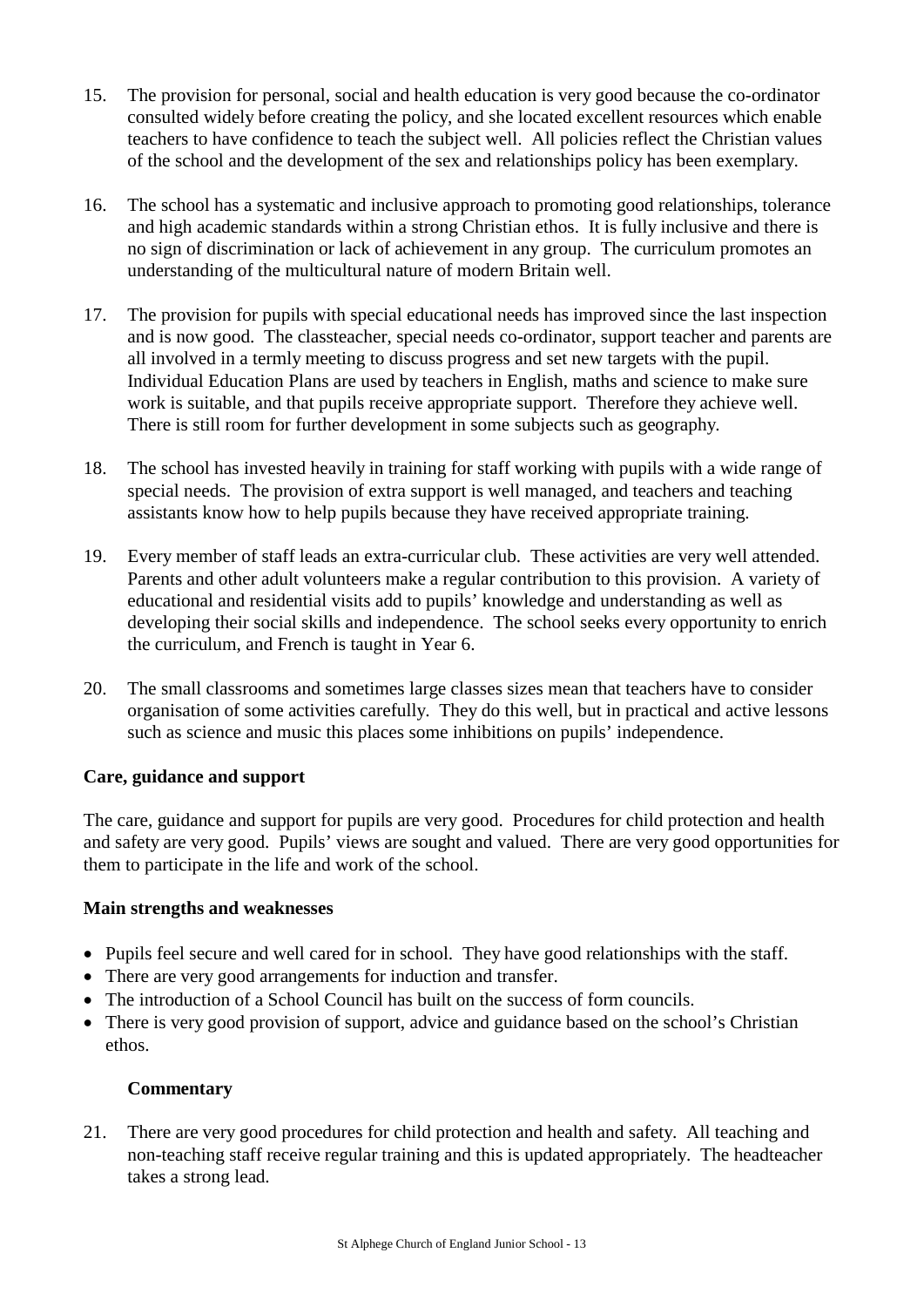- 22. The local education authority senior health and safety officer regularly undertakes risk assessments. Pupils are well cared for by the staff. Relationships between pupils and staff are very good. A recent addition has been the nomination of a designated supervisor as "Lunchtime listener", whom pupils can approach with any issue concerning them. Monitoring procedures for the small but increasing number of pupils from ethnic minorities are very comprehensive and complement the effective tracking of all pupils' achievement.
- 23. The school supports its pupils very well. It creates a caring, Christian environment that encourages them to do their best. The school has had form councils for some time but this year has introduced a School Council. The views of all year groups are given due respect and formal procedures are followed. The pupils are taught to appreciate the responsibilities they are given. Members of staff such as the site manager attend to hear comments directly and answer pupils' questions.

## **Partnership with parents, other schools and the community**

The partnership between the school and parents is very good. There is good involvement with the wider community. The relationship with other schools is very good.

## **Main strengths and weaknesses**

- The parents hold the school in high regard and the parent-school partnership is very strong.
- Parents receive high quality information about school activities and appreciate the regular newsletters about the curriculum.
- There are very strong links with St Alphege church.
- Links with other schools are very good and these aid the transfer process. **Commentary**
- 24. The partnership between the school and parents is very good. Parents value the academic standards and the Christian ethos that is evident in all aspects of the school. Communication to parents is of a very high standard covering both news of school activities and information on the curriculum. Each term parents receive a Curriculum Newsletter detailing the areas of work to be undertaken. Parents are also invited to attend specific curriculum evenings to enable them to understand and help with the work done by their children. Parents appreciate the easy access to the headteacher and staff, in particular the presence of the headteacher at the school gate every morning and evening. The "Friends of St Alphege Schools" is very active and raised substantial funds for both the junior and infants schools.
- 25. The links with St Alphege church and the infant school are very strong and there is a clear sense of community with the church. This relationship enhances the school's work to develop the pupils' attitudes, values and other personal qualities. A number of pupils are choristers at the church and there has been particular success in encouraging boys to join the church choir. Links with the broader community are good and school premises are used for football and aerobics classes by local groups.
- 26. The school has very strong links with other local schools and benefits from the exchange of best practice. Links with St Alphege Infant School are extremely strong, sharing both the governing body and the Friends of St Alphege Schools. Local secondary schools visit to ensure a smooth transition; they also provide master classes for pupils with particular aptitudes such as computer skills.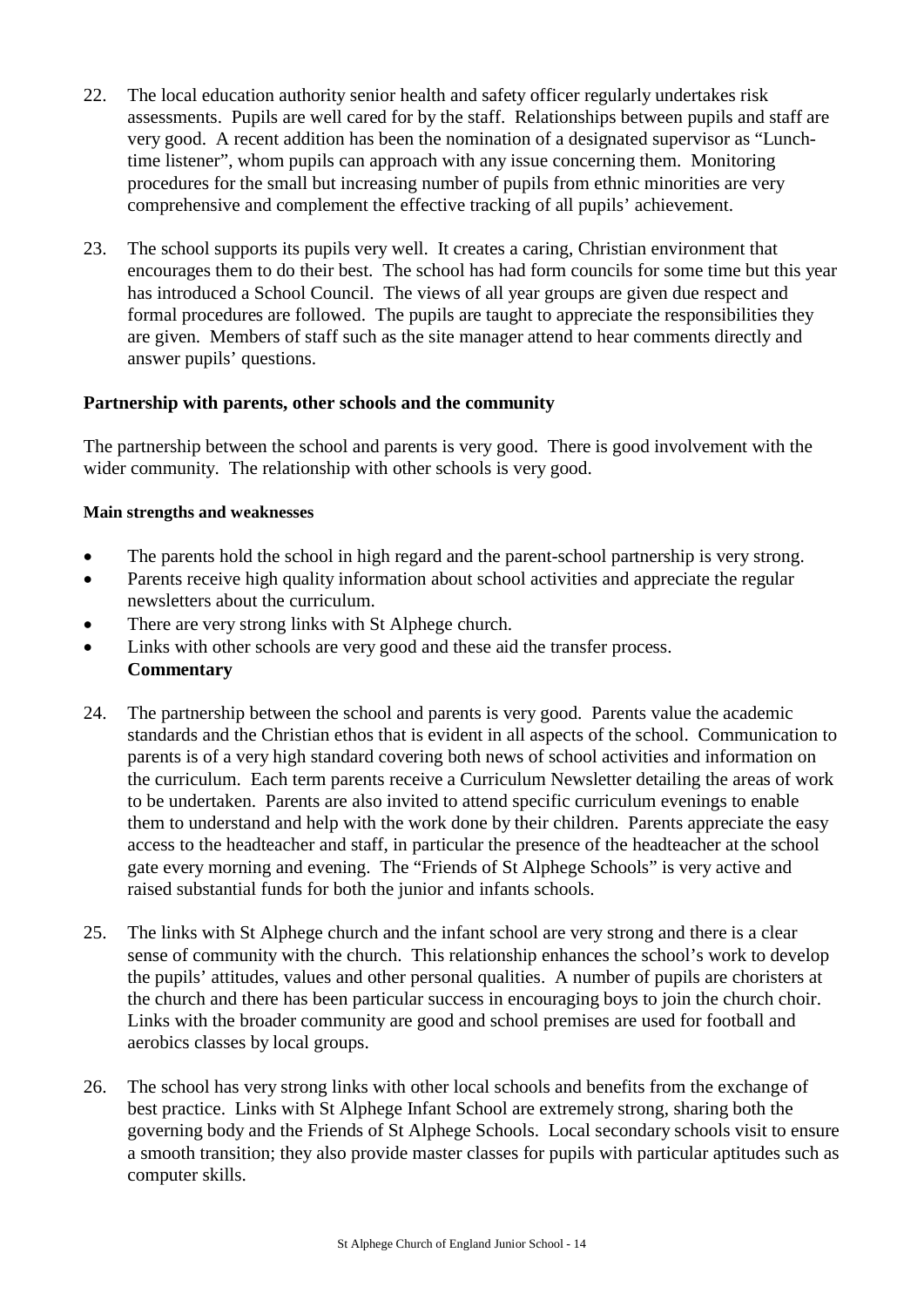# **LEADERSHIP AND MANAGEMENT**

Leadership and management of the school are very good. The headteacher provides very good leadership and is ably supported by his deputy. Management by the headteacher and staff with responsibilities is very good. The governance of the school is very good.

#### **Main strengths and weaknesses**

- The headteacher has built an effective team of teachers and governors, which is raising standards in the curriculum.
- The headteacher is very successful in welcoming pupils of all abilities and backgrounds into a school where the Christian ethos underpins all aspects of school life.
- The governors provide a high level of support and challenge, which has been effective in furthering the school's high aspirations for success.
- School self-evaluation is very well established and has ensured money is appropriately allocated and spent.

## **Commentary**

27. The headteacher is a very good leader. All staff share his clear vision and high aspirations for success and are united in their desire for high standards in the school. The headteacher has developed a very strong team by fully involving the staff in all major decisions and constantly challenging and motivating them. They are inspired by him and he is inspired by their enthusiasm, dedication and innovation. Staff feel valued and fully committed to the very strong Christian ethos and the drive for school improvement. Pupils are at the centre in the desire for raising standards. Pupils feel well supported and enjoy their learning and being at the school. Parents are proud of the school and have a clear picture of the school's aims and values.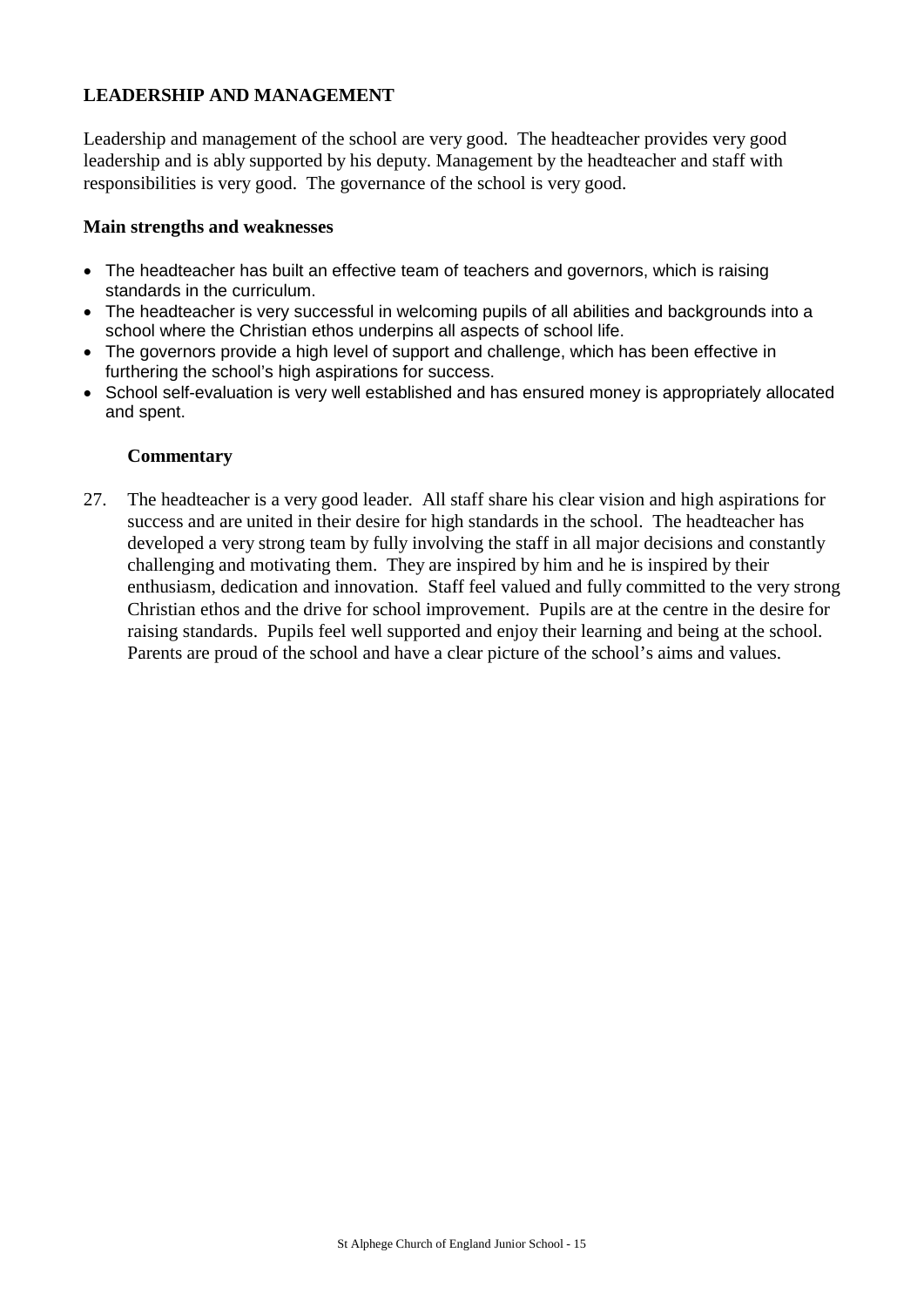- 28. Management is very good. The very efficient school procedures allow for the smooth running of the school. The school has good systems for gathering information about the progress of the pupils and the quality of teaching. The effective analysis of data enables the school to identify the strengths and weaknesses in the school. Initiatives are in place to address them, which will help raise standards.
- 29. Subject leaders acquire a good understanding of how well pupils are achieving through their effective monitoring of teaching and learning, and through the school's analysis of test results. This allows subject co-ordinators to identify areas for improvement; for example in English, the expectancy for good handwriting and presentation was not consistently applied. As a result, the issue is being addressed. The school manages the care and support of its staff very well. The quality of arrangements for their performance management is very good. Several newly appointed staff and the newly appointed NQTs are well supported and integrated into the school. They are offered opportunities to improve their own qualifications and expertise through carefully selected in-service training. The school takes pride in the fact that a number of former staff have moved into senior posts in other schools. The school deploys its welltrained support staff very effectively. Their contributions are recognised by the school as a significant contribution in enhancing the quality of teachers' work. The school provision for those pupils with special needs is very well organised. Pupils are identified at the infant school, which allows the right provision to be offered and their progress meticulously tracked.
- 30. The governing body gives very good support to the school. They have very good systems for critically examining the record of achievement and proposals for the development of the school. They have considerable interest and contact with the school and are extremely knowledgeable of the school, which enables them to make the right decisions to ensure its continued success. For example, in English, the school's new scheme of work was the result of close collaboration between the subject co-ordinator and the designated curriculum governor, which has been effective in raising standards in English in the school.

# *Financial information for the year April 2002 to March 2003*

| Income and expenditure $(f)$ |        | Balances $(f)$                         |
|------------------------------|--------|----------------------------------------|
| Total income                 | 578309 | Balance from previous year             |
| Total expenditure            | 595826 | Balance carried forward to the<br>next |
| Expenditure per pupil        | 2127   |                                        |

| Income and expenditure $(f)$ |        | Balances $(f)$                         |       |  |
|------------------------------|--------|----------------------------------------|-------|--|
| Total income                 | 578309 | Balance from previous year             | 46082 |  |
| otal expenditure             | 595826 | Balance carried forward to the<br>next | 37874 |  |

- 31. The school's finance committee receives regular reports about the school's financial position and works closely with the headteacher and chair of governors. They ensure that the finances are effectively spent. Financial planning is very good.
- 32. Governors and staff are closely involved in the preparation of the school's improvement plans with the headteacher. As a result, priorities are realistic and have achievable targets that can be met. For example, the decision to install a computer suite has significantly improved provision, and standards in ICT are rising across the school.
- 33. The school makes good arrangements for the control, monitoring and review of the school budget. The budget is set in accordance with statutory requirements, and information about it is detailed enough to ensure governors can make responsible decisions about its administration. The school makes very good arrangements for the day-to-day administration of its finances.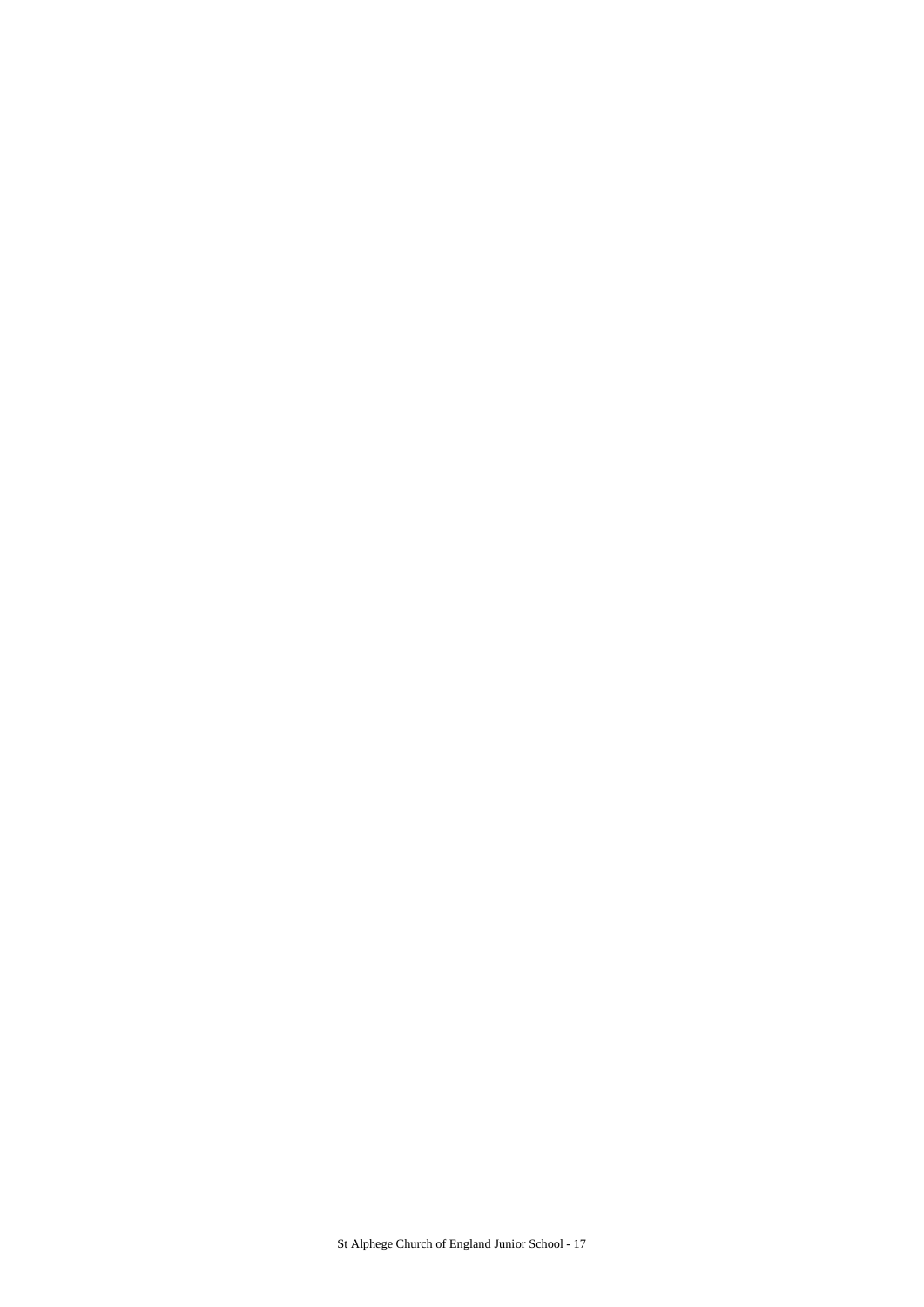# **PART C: THE QUALITY OF EDUCATION IN SUBJECTS**

# **SUBJECTS IN KEY STAGE 2**

# **ENGLISH AND MODERN FOREIGN LANGUAGE**

Only one lesson was observed in French. It is therefore not possible to give an overall judgement on provision. Evidence is drawn from discussion with the pupils and staff, a review of documents and the lesson observed.

# **ENGLISH**

Provision for English is **very good**.

## **Main strengths and weaknesses**

- Standards are well above average at the end of Year 6.
- Assessment of pupils' work is very detailed, but pupils do not always use their writing target to improve their work.
- The school library is not used effectively as a means of developing pupils' research skills.

- 34. Standards in reading and writing are well above the national expectation at the end of Year 6 and have improved since the last inspection. Pupils are achieving well and make very good progress in relation to their capabilities. This is in the main because pupils enjoy literacy and work hard. Pupils in Year 6 are on course to attain expected standards, with a high proportion of more-able pupils already working above expected levels. This is because the school identifies their levels of competency at an early age and is challenging them well.
- 35. Standards in reading and writing are well above average. Pupils arrive in the school with the reading habit. As a result, pupils enjoy learning to read. They are heard to read regularly at home and at school, and this consistent monitoring and encouragement helps raise the profile of reading in the school and the individuals' self-confidence. Although pupils are offered many and varied good opportunities to read from a good size of fiction books, they do not read enough non-fiction books to enhance the class projects they are undertaking. The school plans to make greater use of the well-stocked school library to meet this shortcoming.
- 36. Pupils make very good progress in writing and standards are well above average by the end of Year 6. Pupils are confident to express opinions logically. They correctly demarcate sentences and develop the ability to write persuasively from differing points of view as they get older. Pupils are encouraged to use adjectives in their writing, which helps to bring their writing alive. There is a good procedure for pupils to spell an unknown word and pupils can confidently use a dictionary. Pupils are expected to learn spellings of appropriate difficulty through homework, and this is well supported by parents.
- 37. Pupils' speaking and listening skills are good and standards are well above those nationally expected by the end of Year 6. Pupils listen carefully to the teacher and show respect to the views of others when working in small groups or in pairs. They are eager to answer and ask questions. Teachers offer them many speaking opportunities, which help to develop their ability to express an opinion and to show a depth of understanding in what they have learned.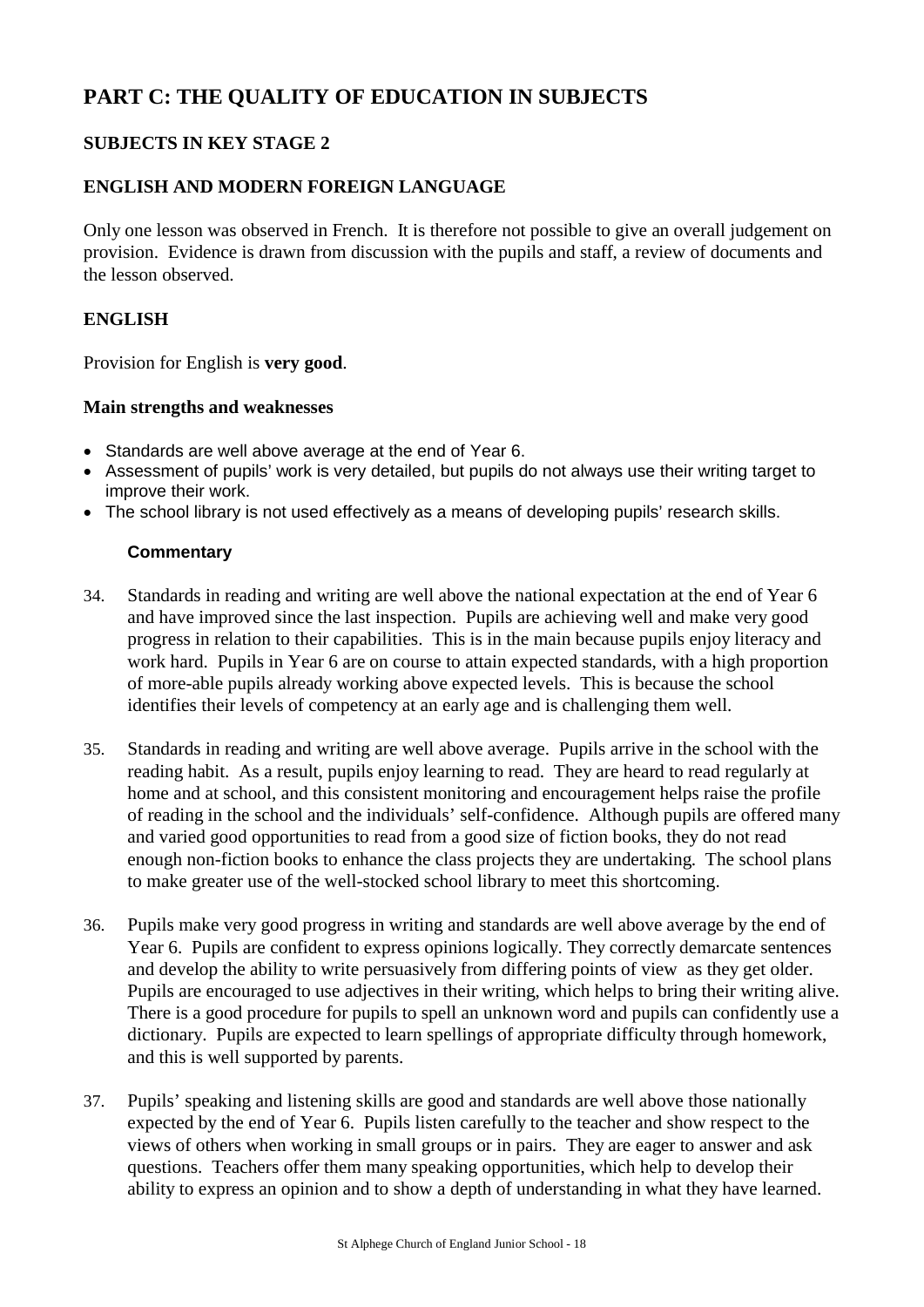- 38. Teaching and learning in English are good. Teachers have good subject knowledge and are confident enough to adapt the literacy strategy in order to meet a range of abilities in each class. Teachers have high expectations for the achievement of their pupils, and match well the tasks they set to their learning needs. Once tasks are set, teacher and teacher helpers monitor pupils' progress well, so that pupils encountering difficulty do not wait long for assistance. Teaching assistants are well deployed and are effective and professional in their work. They offer good support to pupils with special educational needs and are eager to ensure they have access to every learning activity. The very good relationships that teaching and non-teaching staff establish with the pupils make a significant impact on the quality of work they produce. The teaching staff work to a good system for checking the daily progress of pupils and work is often, although not consistently, marked carefully, including comments to pupils on what they need to do to improve. In some classes, the half-termly targets are not fully understood or used by the pupils on what they have to do to achieve the target.
- 39. The subject is very well led and managed by the experienced co-ordinator. There has been a good improvement since the last inspection. Careful audits of provision have led to improved guidance to parents, detailed assessment procedures, improved planning and new resources. The school thoroughly analyses test results and monitors the quality of pupils' work, and it uses the information to ensure consistently high quality teaching and learning. The majority of pupils by Year 6 write in a fluent, legible handwriting style, but the school is currently reviewing presentation to remove any inconsistencies.

## **Language and literacy across the curriculum**

40. Literacy is well used in other subjects, particularly in speaking and listening in science, art and design and ICT. It is used effectively to enhance pupils' skills and to provide opportunities to present their work to the class, or to discuss aspects of their work with adults. There are good examples of pupils writing poems of good quality, based on impressions of the paintings of famous artists, and writing good quality comparisons of different artists' work. Pupils use the computer confidently to express their ideas and are becoming skilful in the development of word-processing skills at the expected level. The well-stocked library is well used to extend pupils' reading of fiction books but has limited use for pupils to develop research skills.

# **FRENCH**

## **Commentary**

41. The subject is taught on a weekly basis to Year 6 pupils. An experienced specialist secondary teacher has worked with the school to devise a scheme of work with the aim of giving the pupils experience of conversational and written French and to learn about the culture of a modern European country. Teaching in the one lesson seen was very effective. A native French speaker made a valuable contribution. Most of the lesson was conducted in French. The pupils responded well to questions in French about their age and siblings. They enjoyed writing from dictation and were developing a sound understanding of French pronunciation. The activities were well structured so a good pace was maintained whilst providing support for those who found understanding difficult. The teacher skilfully used a good range of picture and context cues. This is an exciting addition to the curriculum and the school is exploring ways to offer other languages to younger pupils.

## **MATHEMATICS**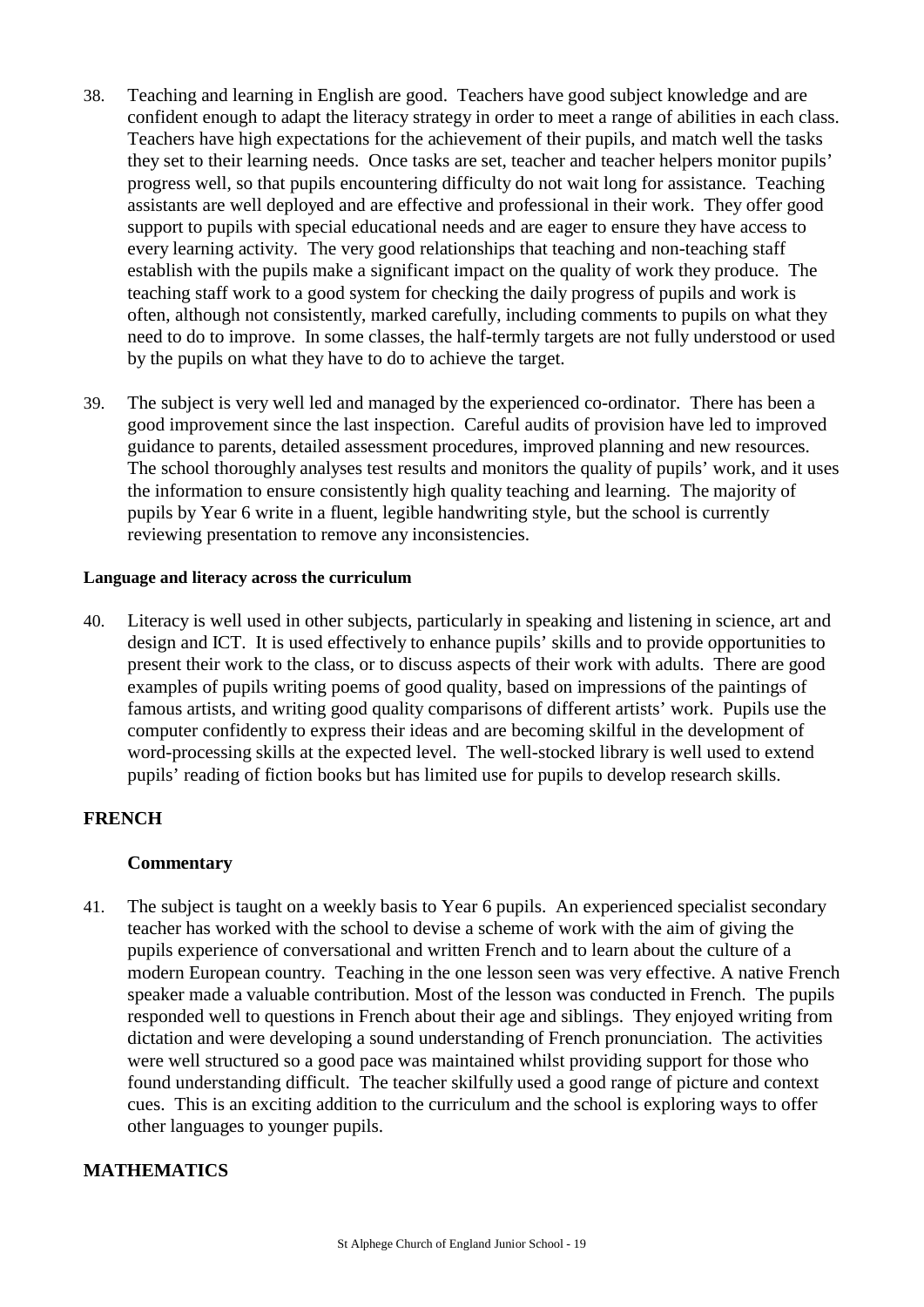Provision for mathematics is **very good.**

## **Main strengths and weaknesses**

- There is very good use of assessment information.
- Lessons are well planned.
- Standards of work in all year groups are very high.
- Provision for children with special needs is very good.
- More able pupils are effectively challenged.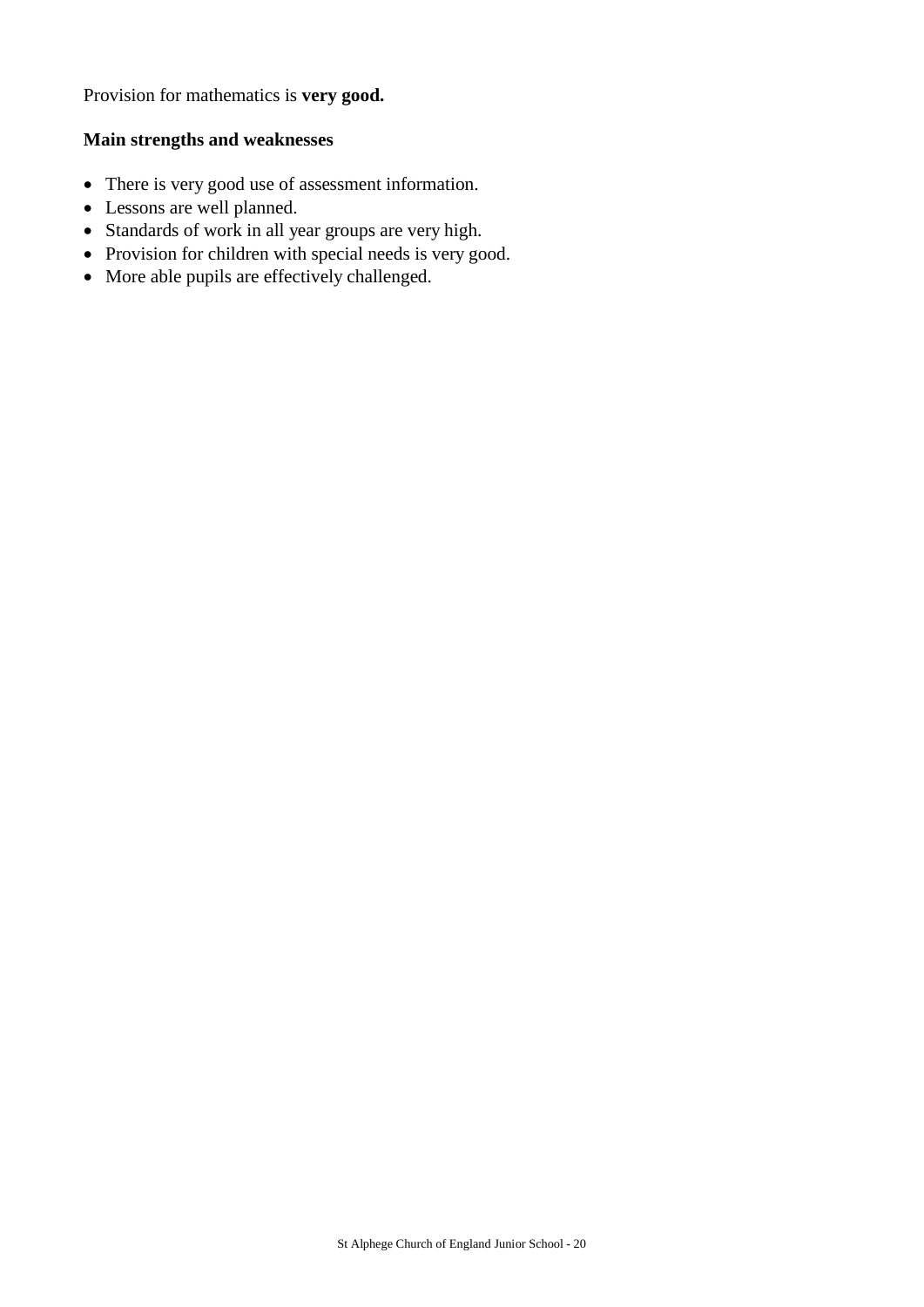# **Commentary**

- 42. The quality of teaching in lessons taught by permanent members of staff is often very good. Teachers have good subject knowledge, they use and expect pupils to use mathematical vocabulary, and their probing questioning techniques encourage pupils to think. The quality of marking in children's books is very good. There is a consistent style throughout the school, which gives praise, and shows the pupils what they need to do to improve. Pupils respond to the marking, with comments, or by doing the work suggested.
- 43. In general, pupils are very enthusiastic, they work extremely hard and achieve a great deal. Pupils rapidly lose interest in the rare lessons where the pace drops. This is usually because the introductory session is too long and pupils are keen to tackle the independent work. In one Year 5 lesson, with a supply teacher, the pupils were doing easier work with the cover teacher than they had successfully completed the previous day. More effective liaison between teachers is essential to ensure continuity. Good links are being made with other subjects, for example, data handling and interpretation in Year 6 science lessons.
- 44. Teachers take great care to plan appropriate work for all abilities in their class; therefore all pupils make very good progress. In a large Year 5 class, the whole class was working on division with remainders. The most able children were turning the remainders into fractions and decimals, while the least able were playing a game dividing numbers and working out if there was a remainder. All pupils worked hard because the teacher explained the task clearly and made her high expectations known. The detailed assessment and tracking systems have a real impact on pupils' learning. Pupils have clear targets and standards are very high in all year groups. Homework is set regularly and makes a significant contribution to the high standards achieved.
- 45. The subject leader, ably supported by the linked governor, leads mathematics very well. She has an excellent understanding of the needs of the school, and how to meet them. She is well informed, and under her guidance the school has made very good progress in mathematics since the last inspection.

## **Mathematics across the curriculum**

46. This is good. There is some very challenging data handling in science and pupils interrogate graphs and charts with intelligence. Understanding of algebra and area and perimeter are promoted well through work in ICT.

# **SCIENCE**

Provision in science is **very good.**

## **Main strengths and weaknesses**

- Teaching is imaginative and practical. Pupils work with independence and a good understanding of how to conduct experiments and investigations.
- There is a well-planned curriculum and assessment makes certain pupils of all abilities progress well.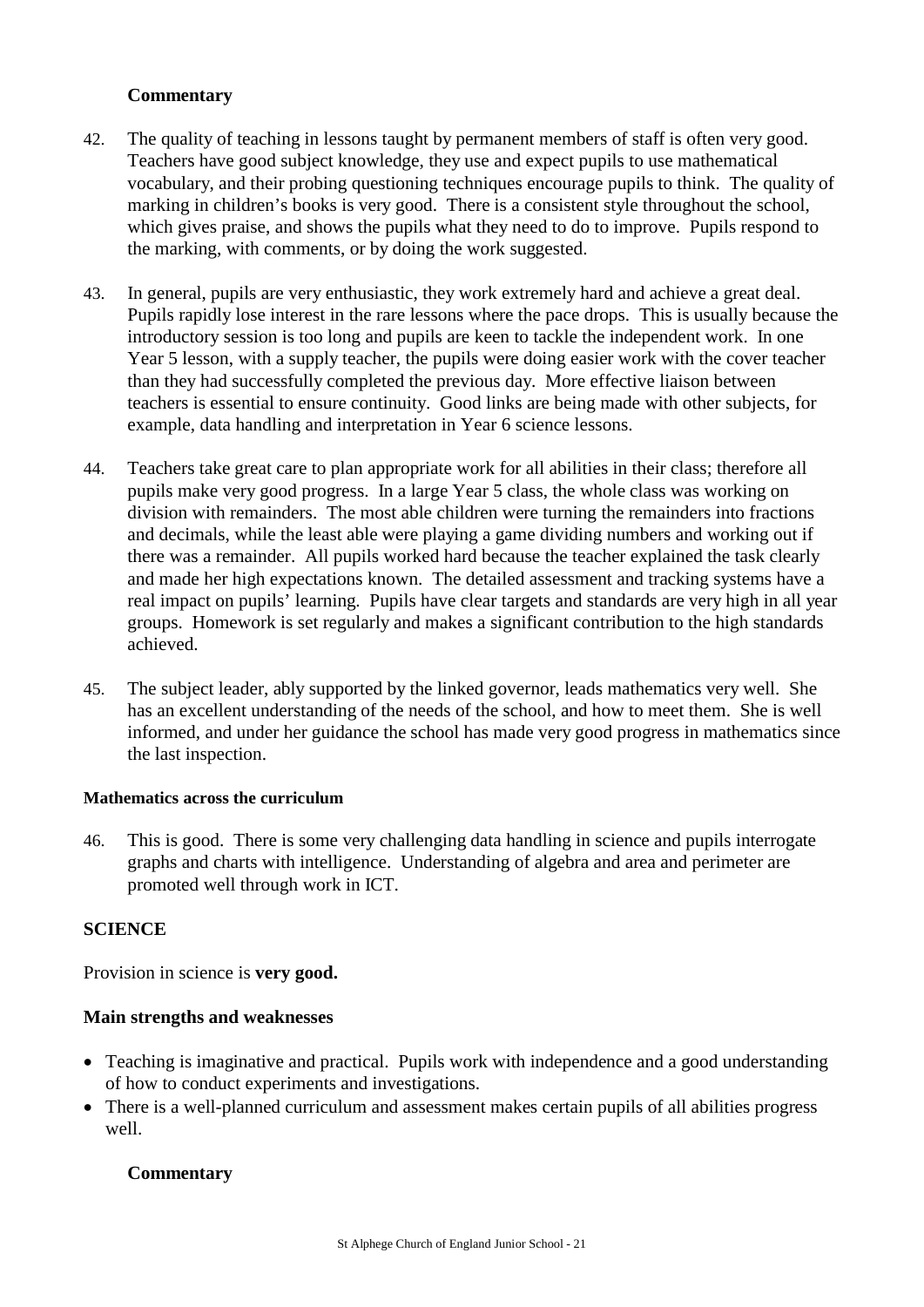47. By Year 6 standards are well above average and achievement through the school is very good. The school builds upon the pupils' curiosity and eagerness to investigate well. The subject has improved well through extensive reviews of curriculum planning and assessment.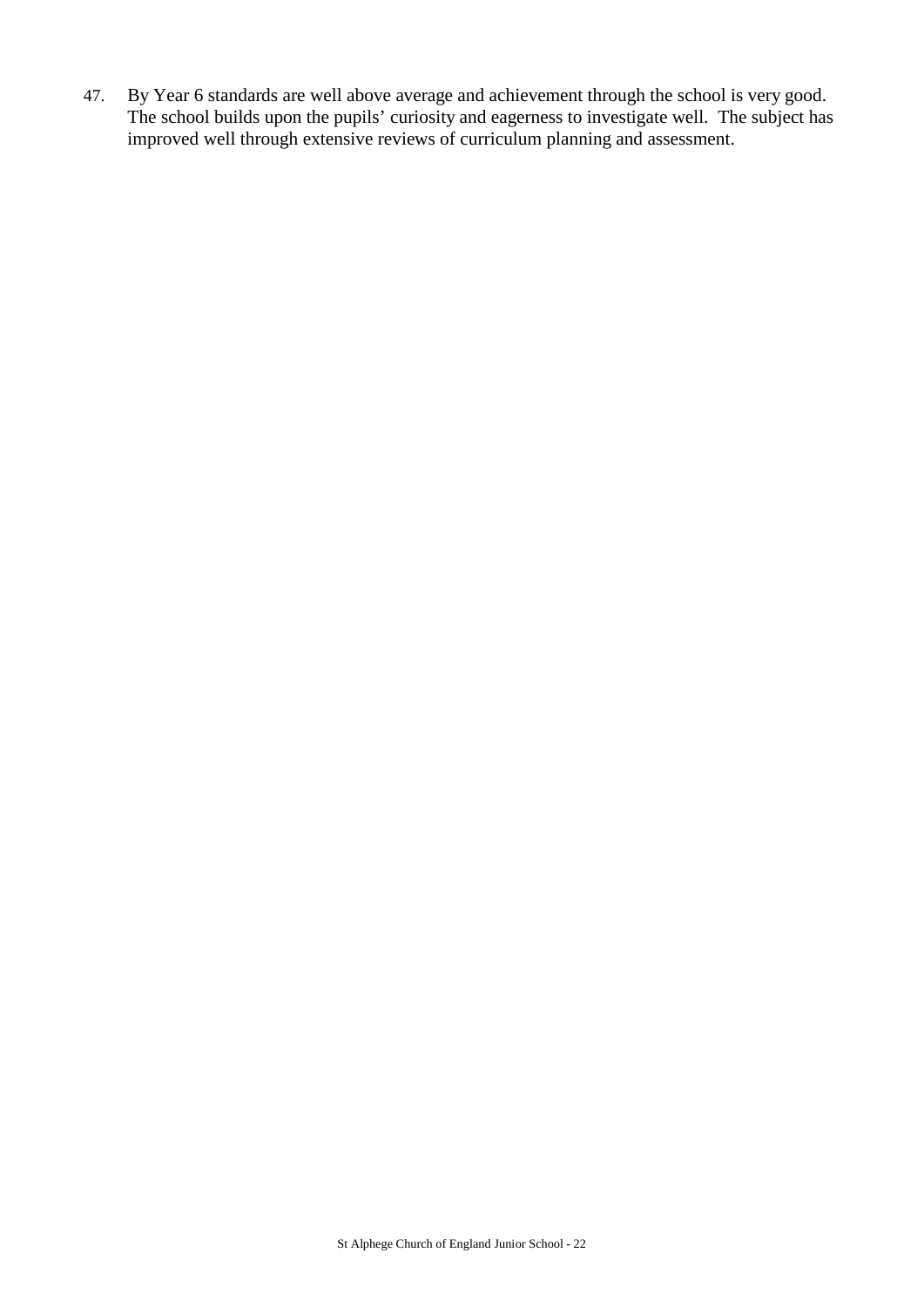- 48. The lessons are interesting and very informative. The teachers treat the pupils as potential scientists, expecting them to plan and organise aspects of their own work. For example, in Year 5, the pupils had decided what it was they wanted to find out about electric circuits. They planned their own experiments to find the effect of having different quantities of batteries in a circuit or of varying the length and number of wires. The only inhibiting factor to their learning was that the small size of the classroom meant that teachers had to put resources on the desk rather than allowing free selection from a central point. However, the teachers make very good use of the shared central area for science work. The teacher skilfully led the pupils, through experiment, into a greater understanding of parallel and series circuits.
- 49. By Year 6, pupils have a very good knowledge of most areas of the science curriculum. The more able show a deep understanding of the nature of materials and processes of change. The less able pupils and the majority of those with special educational needs are working at levels normally expected for their age. Very few are working below this level. This is because the teachers use planned opportunities for assessing ability well. They are successfully working towards simplified methods and make good use of technology for managing assessment.
- 50. The pupils are well organised in their learning. There is a good emphasis on safe practice and hygiene, especially when working with food products. There are good links made between other subjects such as design and technology and mathematics.
- 51. Pupils present their work well and are organised and efficient. They understand that diagrams serve a function and should be clear rather than pretty. They develop a good range of sorting and organising skills through, for example, work on classifying food in Year 3. Lessons are enhanced with good resources and there is effective use of ICT in data handling and spreadsheets. The pupils also use technology for measuring temperature and collecting other data. There is still room for further development in this.
- 52. The quality of teaching is very good. The teachers' subject knowledge is often very good and this challenges the pupils. They generally mark work well, making comments that offer guidance to improvement in scientific skills. This is not consistent throughout the school. The pupils are introduced to targets for their own learning often relating closely to the stages of the National Curriculum. The pupils are not yet familiar enough with their own targets to really benefit in all their learning.
- 53. The subject is very well led and managed. The co-ordinator is a good role-model for teachers. There is a good programme for monitoring teaching and pupils' work and this provides both challenge and support.

# **INFORMATION AND COMMUNICATION TECHNOLOGY**

Provision in information and communication technology is **good.**

# **Main strengths and weaknesses**

- Standards are above national expectations.
- There are good resources, which are used well.
- A very well-constructed programme of work ensures progress.
- There are good assessment procedures with some inconsistencies in their use.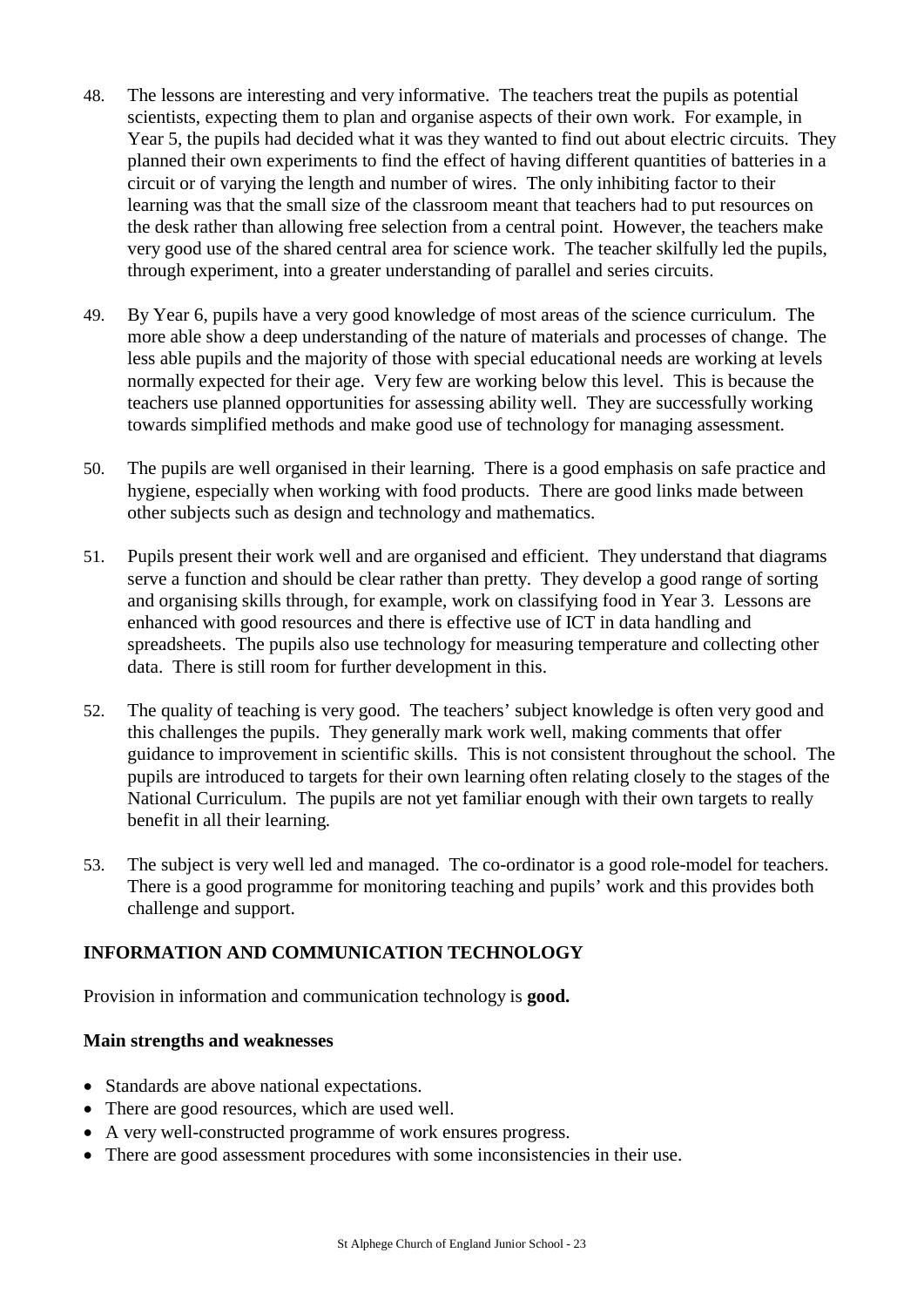# **Commentary**

- 54. There has been good improvement since the last inspection. The standards of work are higher as a result of good teaching, a well-planned curriculum and the very good resources. Pupils study all aspects of the ICT curriculum. Pupils of all abilities achieve well. There are good opportunities for direct teaching in the ICT suite and learning in the classrooms supports this.
- 55. By Year 6, pupils have good basic skills. They log on and off computers and have a good understanding of storage systems. They quickly set up programs they require. They build on good skills from Year 3. By Year 6 pupils demonstrate a wide range of techniques for manipulating data. They have a very good understanding of the advantages and disadvantages of using technology in modern life and describe how spreadsheets are used for retail purposes and how they improve efficiency. They have good experiences of using ICT for modelling and simulation purposes from their own experiments. This is a significant improvement since the last inspection. They also use the multimedia capabilities to produce work on modern Europe, creating hyperlinks to different sites.
- 56. The quality of teaching is good. Teacher's good subject knowledge reflects the training opportunities given. In the best lessons, teachers inject pace and urgency but provide good safety nets for those who are struggling. The specialist teaching assistant provides good support through her own knowledge and technical assistance. The work is structured to build learning systematically. However, there is plenty of scope for pupils to work independently and develop their own ideas. There are assessment procedures directly linked to the scheme. The pupils' are given information on exactly how to identify the level they are working at and what they need to do to achieve the next stage. However, there are significant variations in the pupils understanding of this and in the best practice the teacher talks through what the pupils have learned in the lesson and how that relates to them.

## **Information and communication technology across the curriculum**

57. This is satisfactory. There are good links with mathematics through data handling and the use of spreadsheets. Word processing is used well in several subjects. In some subjects there is little use of ICT as a tool for learning. There are well-planned activities for pupils with special educational needs, which the school is currently introducing.

# **HUMANITIES**

It was not possible during the inspection to observe any lessons for history and it is not possible to give an overall judgement on provision.

# **Geography**

Provision in geography is **satisfactory.**

# **Main strengths and weaknesses**

- There is good use of interesting classroom displays and resources.
- Effective links are made to ICT and English
- Work is not matched appropriately to the needs of less able pupils.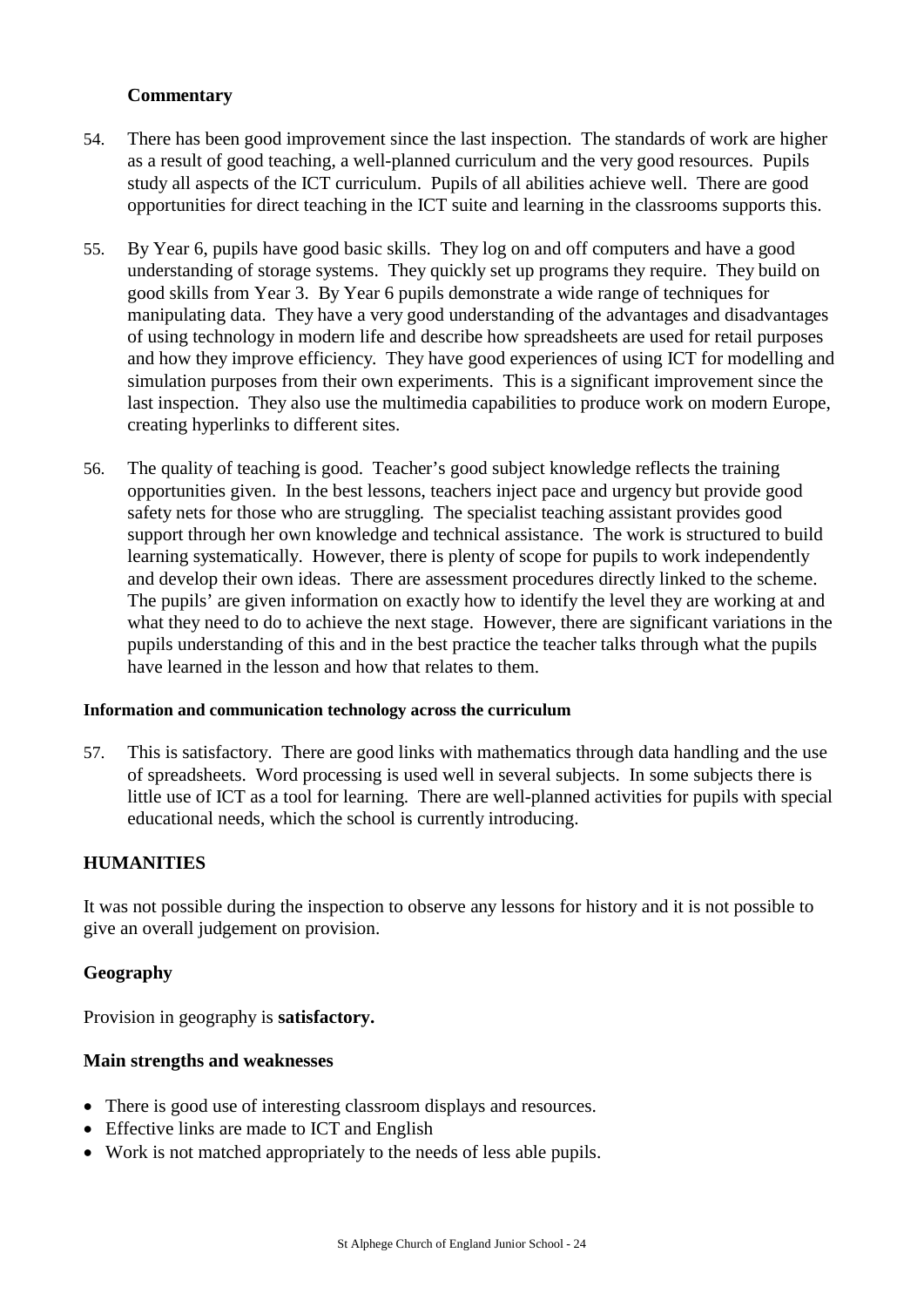# **Commentary**

- 58. The subject leader has successfully addressed the weaknesses identified in the last inspection. Teaching and learning are monitored appropriately. Standards are in line with national expectations and achievement for pupils of all abilities is sound. There is a detailed scheme of work, which makes some links to other subjects, for example information and communication technology and English. The subject leader has identified and provided appropriate resources. Where these are used - for example, the model of the water cycle, and a computer program about rivers in a Year 4 lesson - the pupils learn well. In contrast in a Year 5 lesson pupils struggled to interpret very poor monochrome copies of a map, leading to speculation over the purpose of grey blobs and patches. There are good classroom displays, which help pupils learn appropriate geographical vocabulary.
- 59. Pupils usually behave well and are interested in geography. The exceptions are towards the end of the school day when pupils have been sitting, listening, reading and writing for too long without a change of learning activity. This particularly impacts on the learning of the less able. There is a lot to cover in the curriculum and this has an impact on the workload of teachers, particularly in Year 6. The curriculum does not fully identify where learning could equally be covered through other subjects, such as history or mathematics.

# **History**

# **Commentary**

60. There is an appropriate scheme of work and resource boxes for each topic. There are attractive displays in classrooms that skilfully combine commercial material and pupils' and teachers' work to both celebrate success and act as a reference point. Pupils discuss their work in history with evident enthusiasm. The curriculum is enlivened with dramatic reconstructions and role play days. Pupils are eager to find out information at home, supplementing their work in school with research from magazines and the Internet.

# **CREATIVE, AESTHETIC, PRACTICAL AND PHYSICAL SUBJECTS**

No overall judgement can be made for provision in Design and technology, because there was no direct observation of any teaching during the period of the inspection.

## **Art and design**

Provision for Art and design is **good**.

## **Main strengths and weaknesses**

- Standards are above average and pupils achieve well.
- The school offers a broad range of curriculum opportunities.
- Leadership is very effective.
- Art and design is well used to support other areas of learning.

## **Commentary**

61. Pupils attain standards that are above average and all pupils achieve well. This is an improvement since the last inspection. All groups of pupils in the school state that they enjoy art and design. The quality of their work reflects their drive to improve their skills and the fact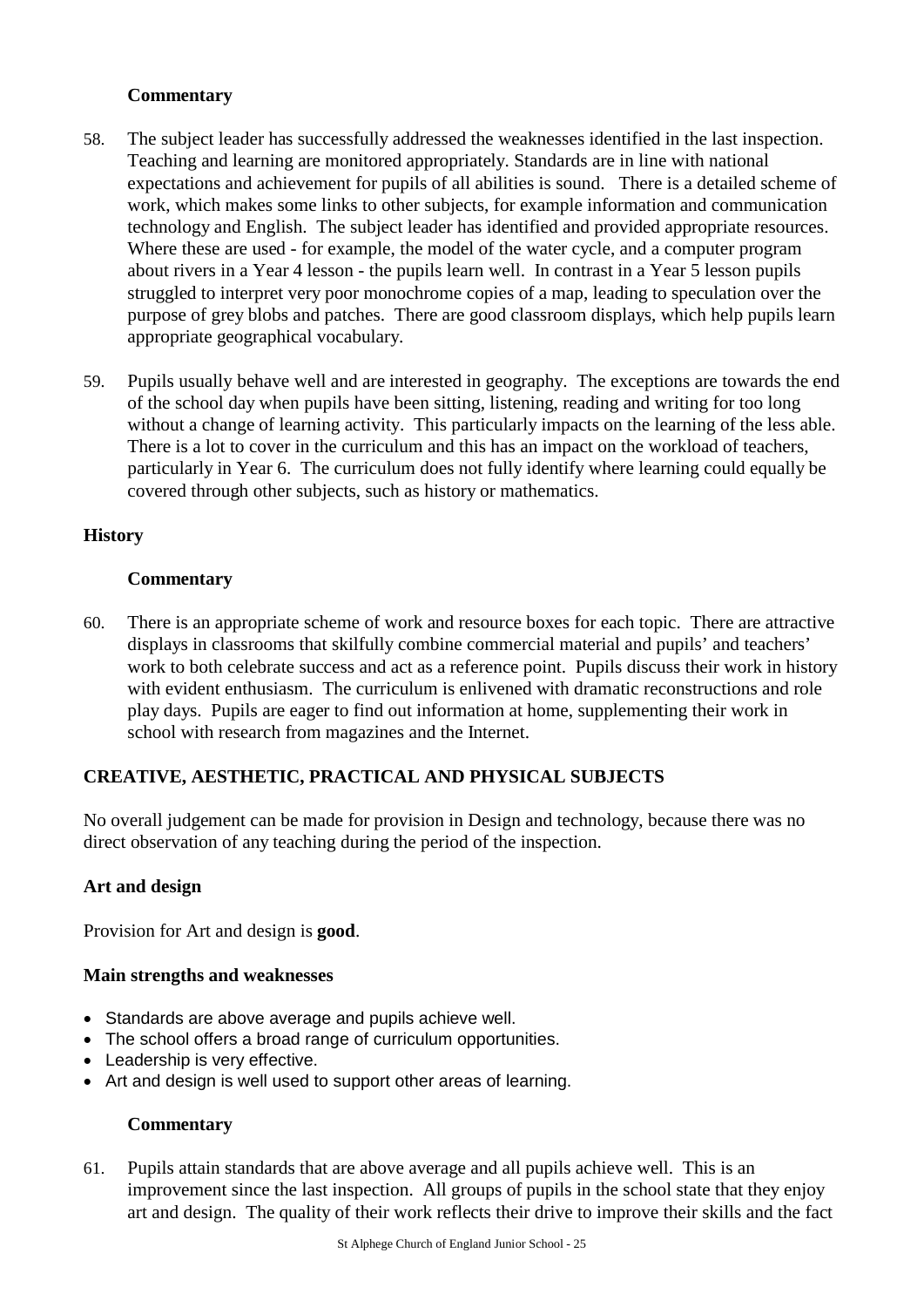that they take pride in their work. Their individual skill level is high. From entry into the school they learn to mix colour and, as they develop, become increasing skilful when using water colours in their still-life paintings. Drawing skills are effectively developed and pupils use of sketch books is progressing well; they increasingly use them to set out their ideas and evaluate their finished work.

- 62. The quality of teaching is good. All lessons are very carefully planned. Resources and teaching assistants are used effectively and this ensures that all pupils are interested and are able to develop their skills very well. The art co-ordinator has an enthusiasm for his subject which is infectious and helps raise the profile of the subject in the school. Teachers work hard to display good quality work in classrooms and corridors, so that pupils can look at each other's work and learn from it. In all lessons observed, pupils concentrated well, spoke enthusiastically about the subject, were self-critical and described ways in which they could improve their work. Pupils working on a still-life of a Chinese lantern, using charcoal and different hardness of pencils, showed an appreciation of light and shade and patterns. Pupils learn about the work of modern artists and make a good attempt to copy their particular style; for example, they imitate the style of Hunderwasser and can compare his work with more traditional artists.
- 63. The breadth of the opportunities for art work that the school offers ensures that pupils become familiar with using a wide range of media for a variety of purposes. Art is used well to support pupils' learning about other cultures, for example, their study of African culture, stimulated by an outside speaker who brought in an African dress.
- 64. Art is used very well to support pupils' spiritual, social and cultural development. It is clear from discussion with pupils and observation of them working; that their work in the subject has led them to recognise that valuing art enhances their enjoyment of life.

## **Design and technology**

## **Commentary**

- 65. Many pupils produce work of a good standard. They finish projects carefully and make good evaluations as to how they could improve their designs. Pupils learn the fundamental principles of food technology and hygiene through, for example, planning and making sandwiches. Pupils are encouraged to write thoughtful evaluations of their work and to be self critical. Those with special educational needs make similar progress to that of other pupils.
- 66. From discussion with pupils, it is clear that design and technology is an area they enjoy. They are gaining experience of a range of materials and techniques and, through designing and making a variety of products, developing skills in the subject.
- 67. The school offers a good curriculum and teachers are seeking to make interesting and appropriate links between design and technology and other subjects. The subject is well led and has improved since the last inspection.

#### **MUSIC**

Provision for music is **good.**

#### **Main strengths and weaknesses**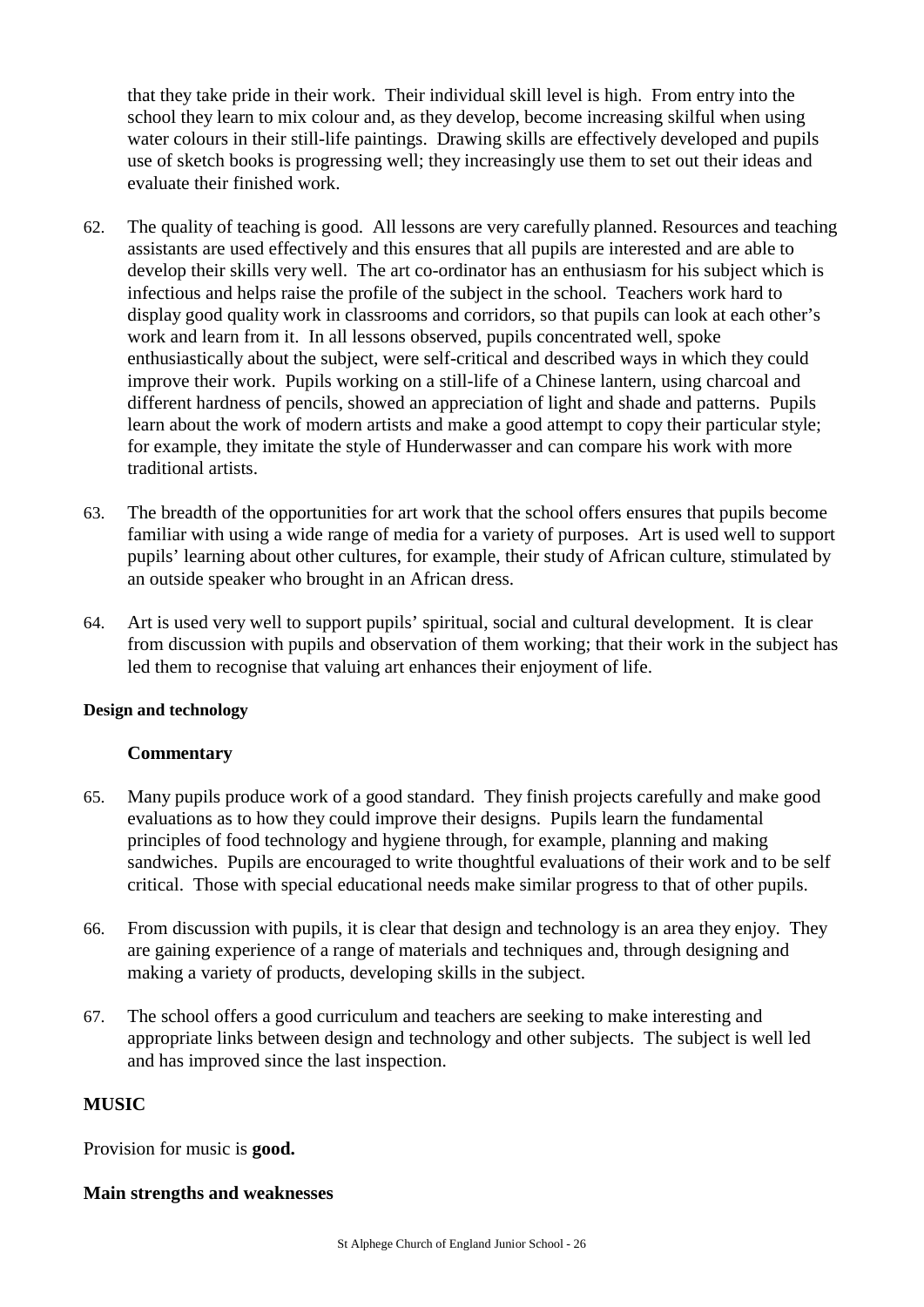- There is very good provision for extra curricular music.
- A high proportion of children learn to play an instrument.
- Children have very positive attitudes to music and achieve well.
- Class music tuition is constrained by poor accommodation.

## **Commentary**

68. During the inspection two class lessons, orchestra practice, recorder groups and several instrumental lessons were observed. An impressive range of instrumental tuition has a very good impact on standards. 15 per cent of pupils have keyboard lessons in school. Violin, cello, flute, clarinet, trombone and saxophone are all represented in the orchestra. The knowledge and skills gained in these very good instrumental lessons and experiences ensure that in each class a significant proportion of children are working at a high level.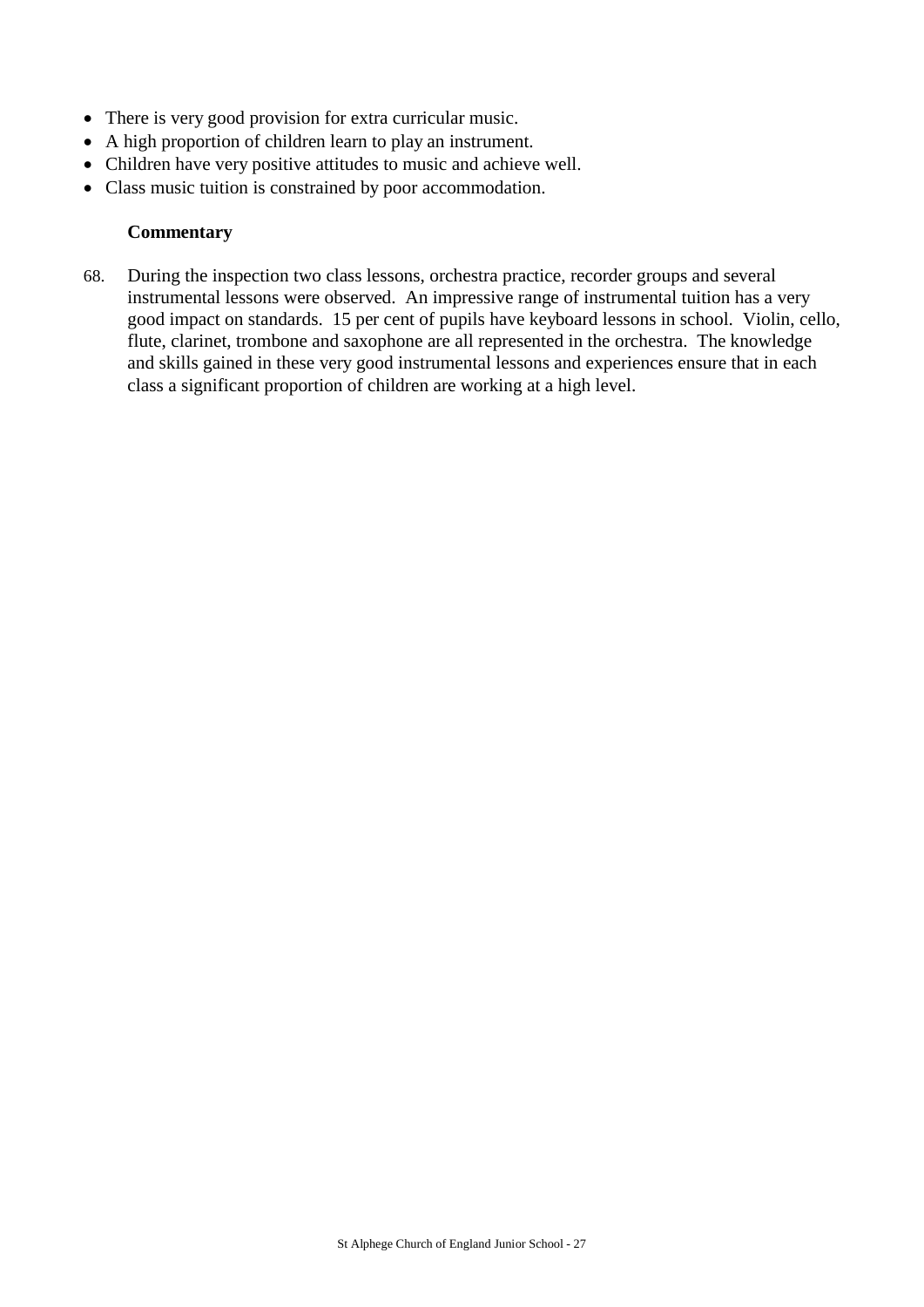- 69. The subject leader has good subject knowledge and understands the needs of the school. He has improved the scheme of work and created effective units to study that inspire pupils. For example, Year 6 study a unit of work called *Ship of Dreams,* which uses music from the Titanic film score. The pupils were excited by this use of music, which usually associate with school discos. Pupils are proud that this is a very musical school. They enjoy singing along with the staff band and think music is fun. In response to criticism in the last inspection all pupils now record their music work in books.
- 70. In lessons teaching is good. Lessons are well planned, there are sensible rules for playing instruments and teachers have good subject knowledge and enthusiasm. Pupils enjoy using correct musical terms, which teachers explain clearly to them. A Year 3 class were having great fun with ostinato, and readily explained what it meant. Pupils work hard, and work is differentiated so that all pupils are actively involved.
- 71. A classroom doubles as the music room. When a whole class are working in groups playing instruments in this small space, they cannot hear their group's sound and the teacher has to work hard to ensure pupils make enough progress. In contrast, accommodation for instrumental tuition is good, with a small room dedicated to individual and small group use.

## **Physical education**

Provision for physical education is **good.**

## **Main strengths and weaknesses**

- Games skills are well taught in Year 6.
- The school offers a wide range of extra-curricular activities and makes good use of its facilities.
- Leadership is very effective.
- The school has a successful sporting tradition.
- Assessment and recording of pupils' attainment and progress are not sufficiently developed to enable effective tracking of pupils' progress.

- 72. Lessons in games and dance were observed, but no lessons in swimming or gymnastics. Teachers' plans and the school's timetable indicated that all four areas of PE are covered appropriately. Pupils achieve good standards in dance because they are offered appropriately challenging activities and because pupils carefully follow their teachers' instructions. The high point is the sheer enthusiastic enjoyment shown by girls and boys, and a lack of inhibition. In both lessons, teachers built well on previously acquired skills, setting activities of increasing complexity as the lessons progressed, and interjecting appropriately with words of explanation and praise when needed. Some pupils do not yet appreciate that dance involves artistic qualities, such as poise, posture and accuracy of movement. In games in Year 6, pupils show good ball-handling skills, which are used to good effect in the games they play, for example, rugby, netball and basketball. Girls and boys show a good understanding of attacking and defending skills in the major sports. Pupils enjoy their lessons and teachers are as enthusiastic as the pupils, which creates a very good working atmosphere in which pupils are keen to practise new skills.
- 73. The lessons are well planned and structured. Teachers show good coaching and intervene, where appropriate, to demonstrate the current techniques. The teaching is often fast paced and provides a good balance between practice and new learning. Occasionally, too long is spent on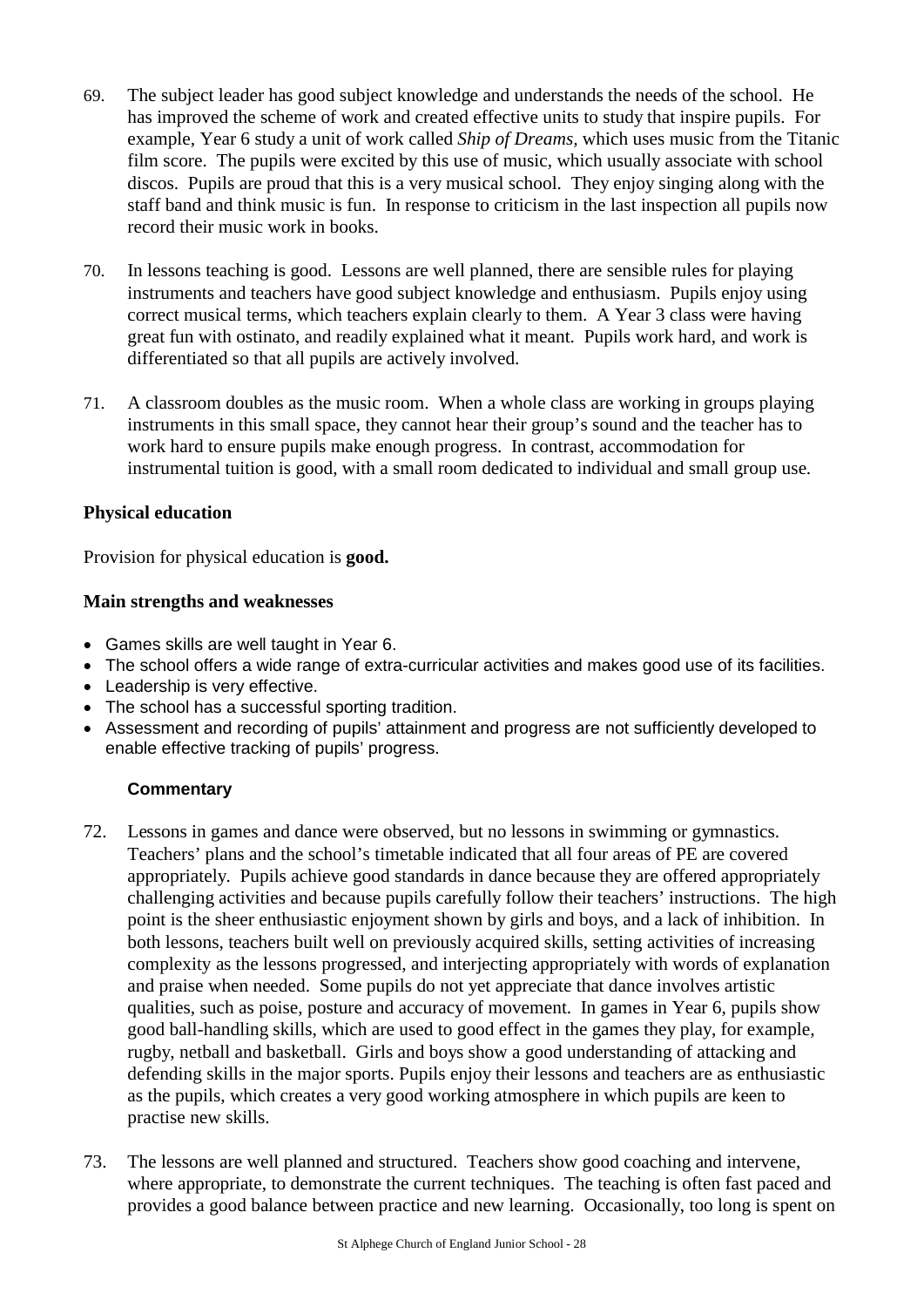practising a task such as passing and catching and this reduces progress made overall. In the best teaching, the teachers expect pupils to be self-critical and evaluate the quality of their work closely.

74. The school offers a broad curriculum that includes regular swimming lessons at a nearby public swimming pool. All pupils have been successful in gaining their 25-metre certificate. An extensive extra-curricular programme for sporting activities is enthusiastically supported by teachers and pupils. The very good subject co-ordinator provides guidance and support for teachers and has built on the school's enviable sporting success at local and national level, for example, in football and cricket. An audit of the subject has shown where improvements need to be made, which include arrangements to assess formally pupils' achievement and progress. The new school scheme of work addresses this issue. Since the last inspection, there has been good improvement.

# **PERSONAL, SOCIAL AND HEALTH EDUCATION AND CITIZENSHIP**

Provision for personal, social and health education and citizenship is **very good.**

## **Main strengths and weaknesses**

- There is a very well-planned curriculum.
- The school ethos encourages very good levels of personal responsibility and awareness.
- Very good use is made of visitors.

## **Commentary**

75. The pupils' personal and social education is central to the philosophy of the school and a key feature of its success. There are well-planned opportunities to educate pupils about sex and drugs awareness. They discuss issues such as racism or sexism in an open manner. The very good links with the infant school, secondary school and sixth form college all develop the pupils' knowledge of the world of work and citizenship. In the very good lesson observed with a visitor from the local education authority, the Year 5 pupils were challenged to think about behaviour, relationships and the impact on others. The lesson was conducted at a brisk pace and pupils made confident contributions.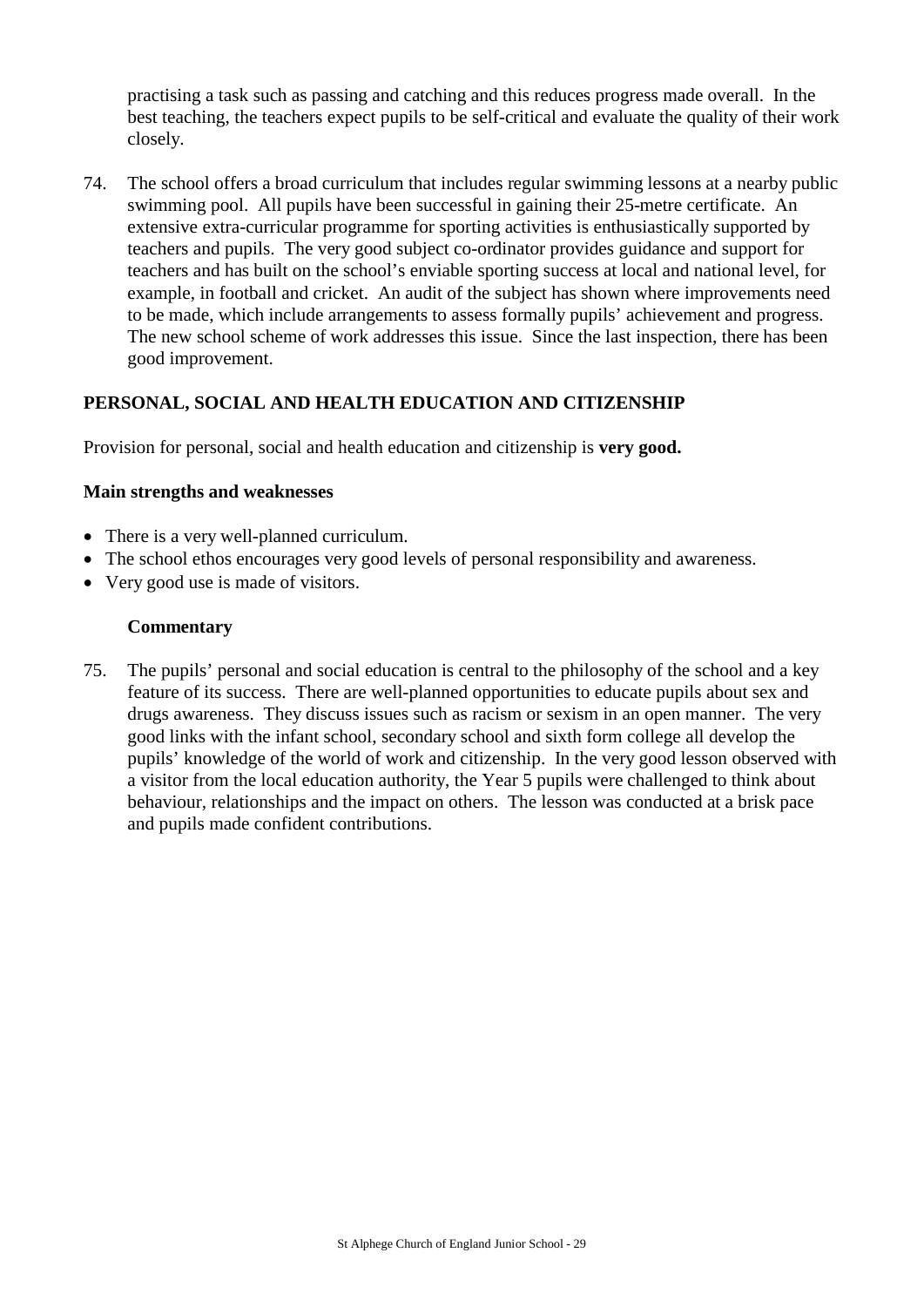# **PART D: SUMMARY OF THE MAIN INSPECTION JUDGEMENTS**

# *Inspection judgement Grade*

| The overall effectiveness of the school                              | $\overline{2}$   |
|----------------------------------------------------------------------|------------------|
| How inclusive the school is                                          | $\overline{2}$   |
| How the school's effectiveness has changed since its last inspection | 3                |
| Value for money provided by the school                               | $\overline{2}$   |
|                                                                      |                  |
| <b>Overall standards achieved</b>                                    | $\boldsymbol{2}$ |
| Pupils' achievement                                                  | 2                |
|                                                                      | $\overline{2}$   |
| Pupils' attitudes, values and other personal qualities               |                  |
| Attendance                                                           | $\overline{2}$   |
| Attitudes                                                            | $\overline{2}$   |
| Behaviour, including the extent of exclusions                        | 3                |
| Pupils' spiritual, moral, social and cultural development            | $\overline{2}$   |
|                                                                      |                  |
| The quality of education provided by the school                      | $\overline{2}$   |
| The quality of teaching                                              | 3                |
| How well pupils learn                                                | 3                |
| The quality of assessment                                            | $\overline{2}$   |
| How well the curriculum meets pupils' needs                          | $\overline{2}$   |
| Enrichment of the curriculum, including out-of-school activities     | 1                |
| Accommodation and resources                                          | 3                |
| Pupils' care, welfare, health and safety                             | $\overline{2}$   |
| Support, advice and guidance for pupils                              | $\overline{c}$   |
| How well the school seeks and acts on pupils' views                  | $\overline{2}$   |
| The effectiveness of the school's links with parents                 | $\overline{2}$   |
| The quality of the school's links with the community                 | $\overline{2}$   |
| The school's links with other schools and colleges                   | $\overline{2}$   |
|                                                                      |                  |
| The leadership and management of the school                          | $\boldsymbol{2}$ |
| The governance of the school                                         | $\overline{2}$   |
| The leadership of the headteacher                                    | $\overline{2}$   |
| The leadership of other key staff                                    | $\overline{2}$   |
| The effectiveness of management                                      | $\overline{2}$   |